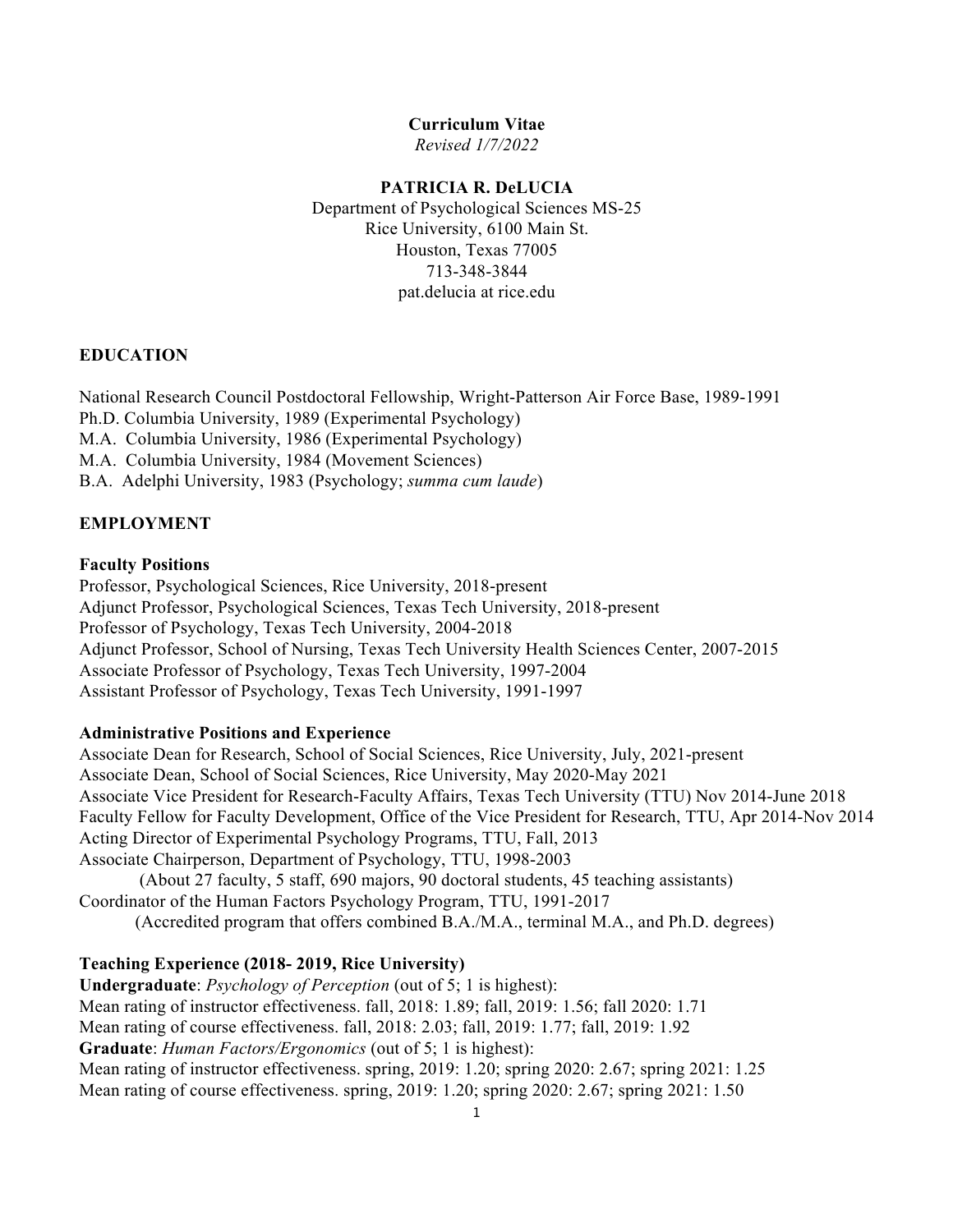# **Teaching Experience (fall, 1991 through fall, 2012, Texas Tech University)**

 **Undergraduate** (51 sections): *Introduction to Research Methods; Perception: Theory and Applications* (3 writing-intensive sections; 1 honors/writing-intensive section)

 Undergraduate mean rating of instructor effectiveness, 2007-2012 (out of 5; 5 is highest): 4.39  **Graduate** (25 sections): *Human Factors Psychology; Seminar in Perception: Theory and Applications*  Graduate mean rating of instructor effectiveness 2007-2012 (out of 5; 5 is highest): 4.71

 **Other Teaching Interests:** *Human Factors Methodology*; *Special Topics in Human Factors* 

**Thesis Committees:** Currently supervising 3 doctoral students. Chairperson of 12 completed M.A. and 4

 completed Ph.D. dissertations; member of more than 36 M.A., Ph.D., and qualifying exam committees. **Curriculum Development** 

 Authored the self-study which resulted in full accreditation of the Texas Tech University Human Factors Psychology Program, from the Human Factors and Ergonomics Society

Conceived and spear-headed an accelerated (5-year) B.A./M.A. Degree in Human Factors Psychology

### **Practicum Development**

 Developed formal practica at local institutions, for students in human factors: (a) Southwest Cancer Treatment and Research Center, University Medical Center, (b) Usability Laboratory, English Department, Texas Tech University, (c) Teaching, Learning and Technology Center, Texas Tech University (d) Information Technology Division, Texas Tech University

## **HONORS**

 Texas Tech University President's Academic Achievement Award, 2017 (for excellence in achievement across teaching, research, and service missions of the university)

- Texas Tech University Faculty Distinguished Leadership Award, 2016 (for outstanding service to the department, college, or university)
- Human Factors and Ergonomic Society's Paul M. Fitts Education Award for outstanding contributions to the education and training of human factors specialists, 2015
- American Psychological Association Division 21's 2014 Franklin V. Taylor Award for Outstanding Contributions in the Field of Applied Experimental and Engineering Psychology
- Texas Tech University Barnie E. Rushing, Jr. Faculty Distinguished Research Award (Social Science, Humanities, and Creative Arts Disciplines), 2012

 Standing Review Panel for the NASA Johnson Space Center Human Research Program, Space Human Factors and Habitability Element, 2009-2012

 Grant Reviewer for Special Emphasis Panel on *Patient Safety through Simulation Research*, Agency for Health Research Quality, 2006

 Member of Committee for the Safety Belt Technology Study, Transportation Research Board, National Research Council, National Academy of Sciences, 2002-2003

Honored at Texas Tech University Mortar Board Apple Polishing Ceremony, 1993

## **NATIONAL & INTERNATIONAL SERVICE**

## **Offices, Committees, Panels**

 Proposal Review Panel FY2019, SBE Research Experience for Undergraduates (REU) Sites, National Science Foundation, 2018

Chairperson, Accreditation Committee, Human Factors and Ergonomics Society, 2010-2013

 President, Immediate Past President, President-Elect, Division 21 of the American Psychological Association, 2009-2012

Association, 2009-2012 Member, Fellows Committee, Division 21 of the American Psychological Association (APA), 2012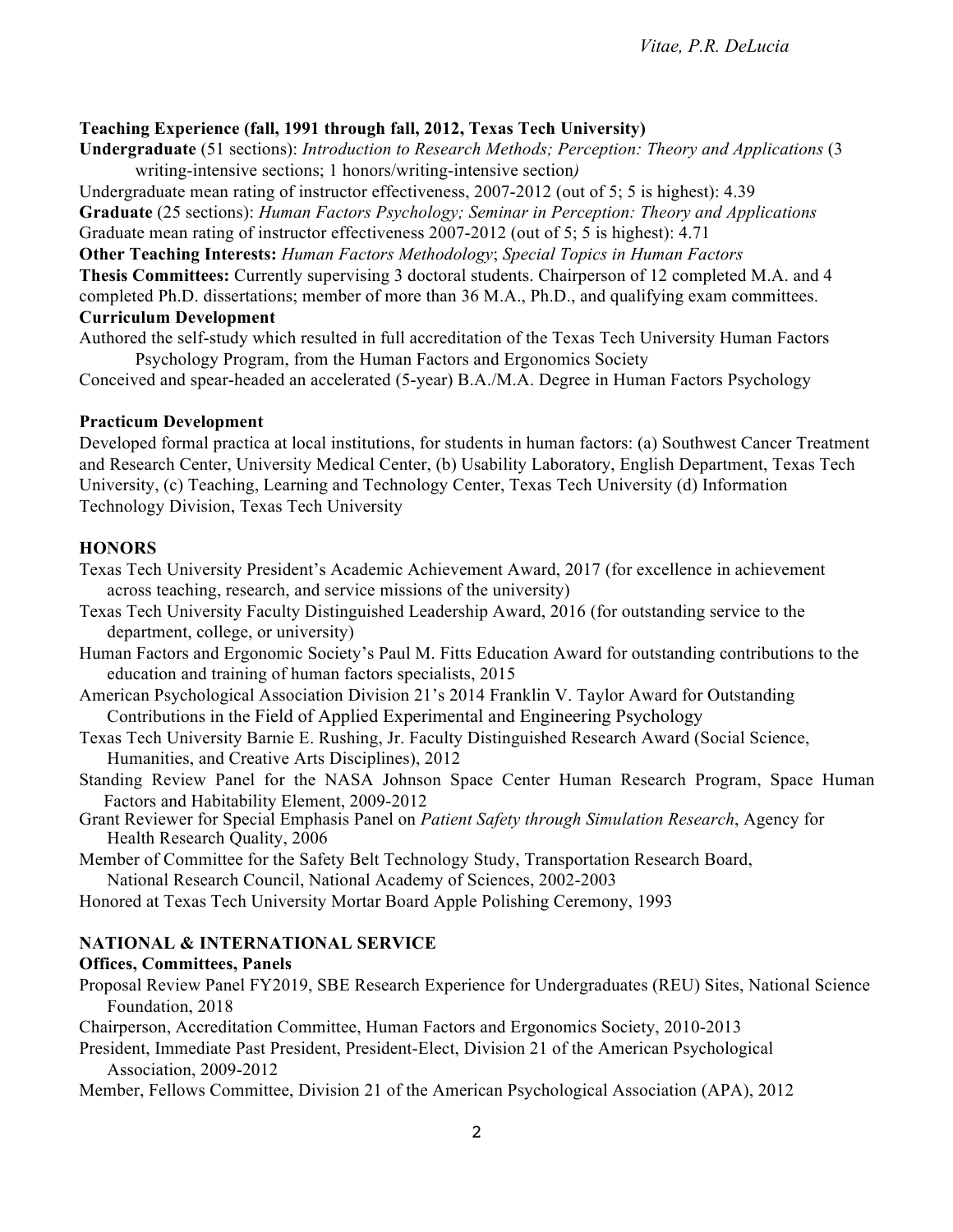Member, Policy and Planning Committee, Human Factors and Ergonomics Society, 2012 Member Transportation Advisory Panel for the Texas Department of Transportation, 2009-2012 Chairperson, Awards Committee, APA Division 21, 2012

 Chairperson, Education & Training Committee, Human Factors and Ergonomics Society, 2004-2009 Program Chairperson, APA Division 21, 2009 Annual Meeting

Co-Chairperson, Benchmarking Database Task Force, Human Factors & Ergonomics Society, 2004

 Chairperson of the Perception & Performance Technical Group, Human Factors & Ergonomics Society, 2004-2006

- 2004-2006 Program Chairperson, Perception & Performance Technical Group, Human Factors & Ergonomics Society, 2002 Annual Meeting
- Special Emphasis Panel, Improving Patient Safety through Simulation Research, Agency for Healthcare Research and Quality, National Institutes of Health, 2011.
- Member, Professional Standards Committee, Program Accreditation Task Force, Human Factors and Ergonomics Society, 2008, 2010

 Member, Education & Training Committee, Human Factors and Ergonomics Society, 2001-2004 Member, Jerome Ely Award Committee, Human Factors & Ergonomics Society, 2004

#### **Editorial Appointments**

 Editor-in-Chief, *Human Factors,* 2014-2021  Associate Editor, *Human Factors,* 2009-2013  Editorial Board, *Journal of Experimental Psychology: Applied*, 2007-2013 Editorial Board, *Human Factors*, 1999-2009  Editorial Consultant, *Journal of Scientific Psychology,* 2007-present Editorial Board for *Reviews of Human Factors and Ergonomics*, Volume 8 (Health Care), 2012

### **Journal Reviews**

 *American Journal of Psychology Applied Cognitive Psychology Attention, Perception & Psychophysics Behavioral and Brain Functions Brain and Cognition Computers and Industrial Engineering: An International Journal Experimental Aging Research Experimental Brain Research International Journal of Psychology Journal of Contemporary Psychotherapy Journal of Educational Psychology Journal of Experimental Psychology: Applied Journal of Experimental Psychology: Human Perception and Performance Journal of Neurophysiology Optometry and Vision Science Perceptual and Motor Skills Acta Psychologica Applied Ergonomics Ecological Psychology Ergonomics Human Factors Perception Psychological Review*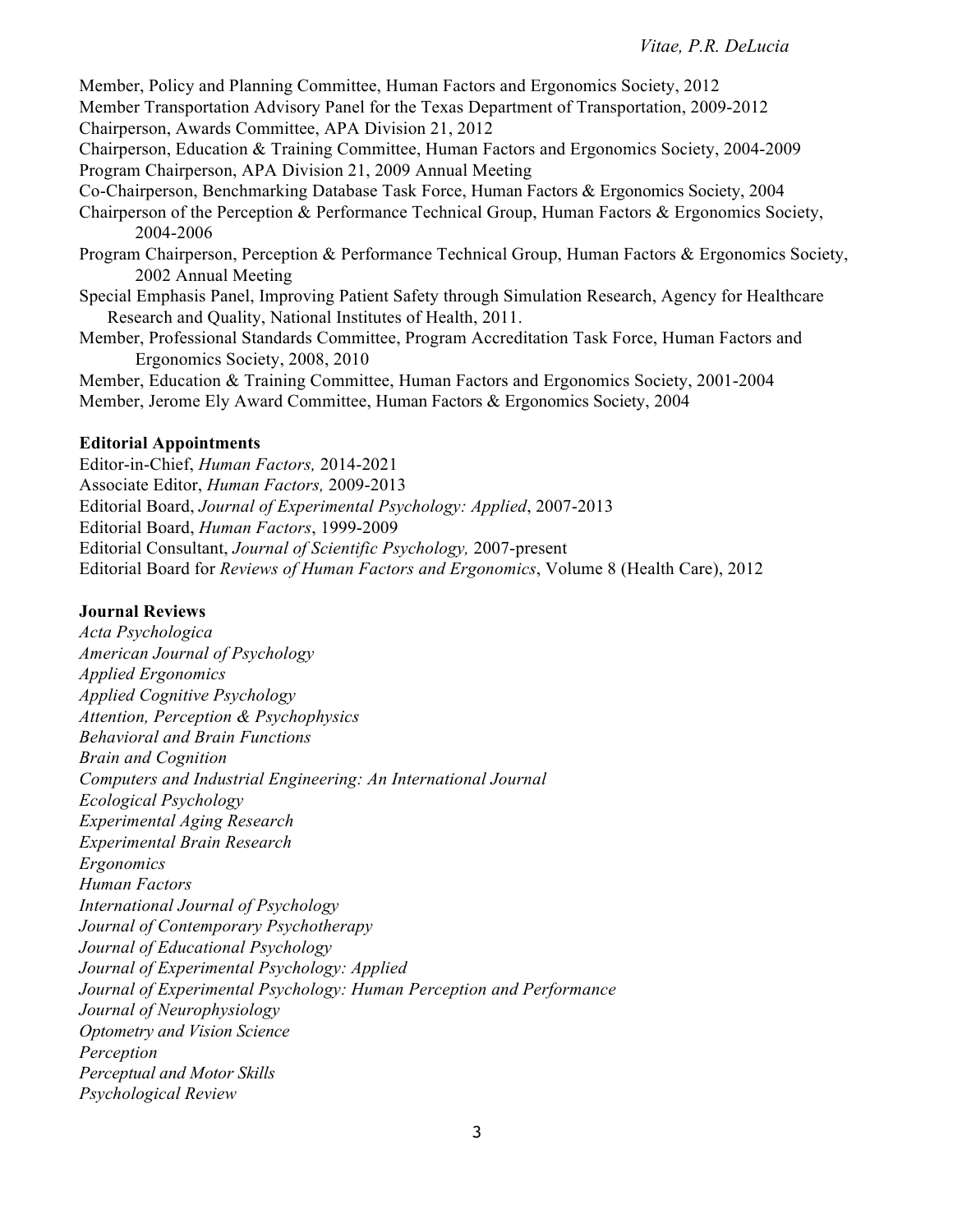*Psychology & Aging Psychonomic Bulletin and Review Review of Human Factors and Ergonomics, Volume 6 Transportation Research Part F Trends in Cognitive Sciences Vision Research Psychological Science Visual Cognition* 

### **Ad-hoc Grant Reviews**

 Australian Research Council National Science Foundation Road Safety Institute, University of Minnesota

### **External Reviews for Other Institutions (tenure, promotion, distinctions)**

 University of Idaho University of Queensland, Australia University of Kansas Deakin University, Australia Delft University of Technology, Netherlands Old Dominion University University of Central Florida University of Cincinnati University of Iowa University of Kentucky Michigan Tech University North Carolina State University Wichita State University Georgia Institute of Technology New Mexico State University Arizona State University United States Military Academy (West Point) Delft University of Technology Clemson University Rice University Lafayette College

## **PROFESSIONAL MEMBERSHIPS**

 American Psychological Association Division 21,Applied Experimental and Engineering Psychology (**Fellow**) American Psychological Association Division 3, Experimental Psychology (**Fellow**) Association for Psychological Science **(Fellow)**  Human Factors and Ergonomics Society (**Fellow**) Psychonomic Society (**Fellow**)

## **UNIVERSITY SERVICE**

 Member, Strategic Planning Committee, School of Social Sciences, 2021-present **Sample Administrative Committees (Rice University)**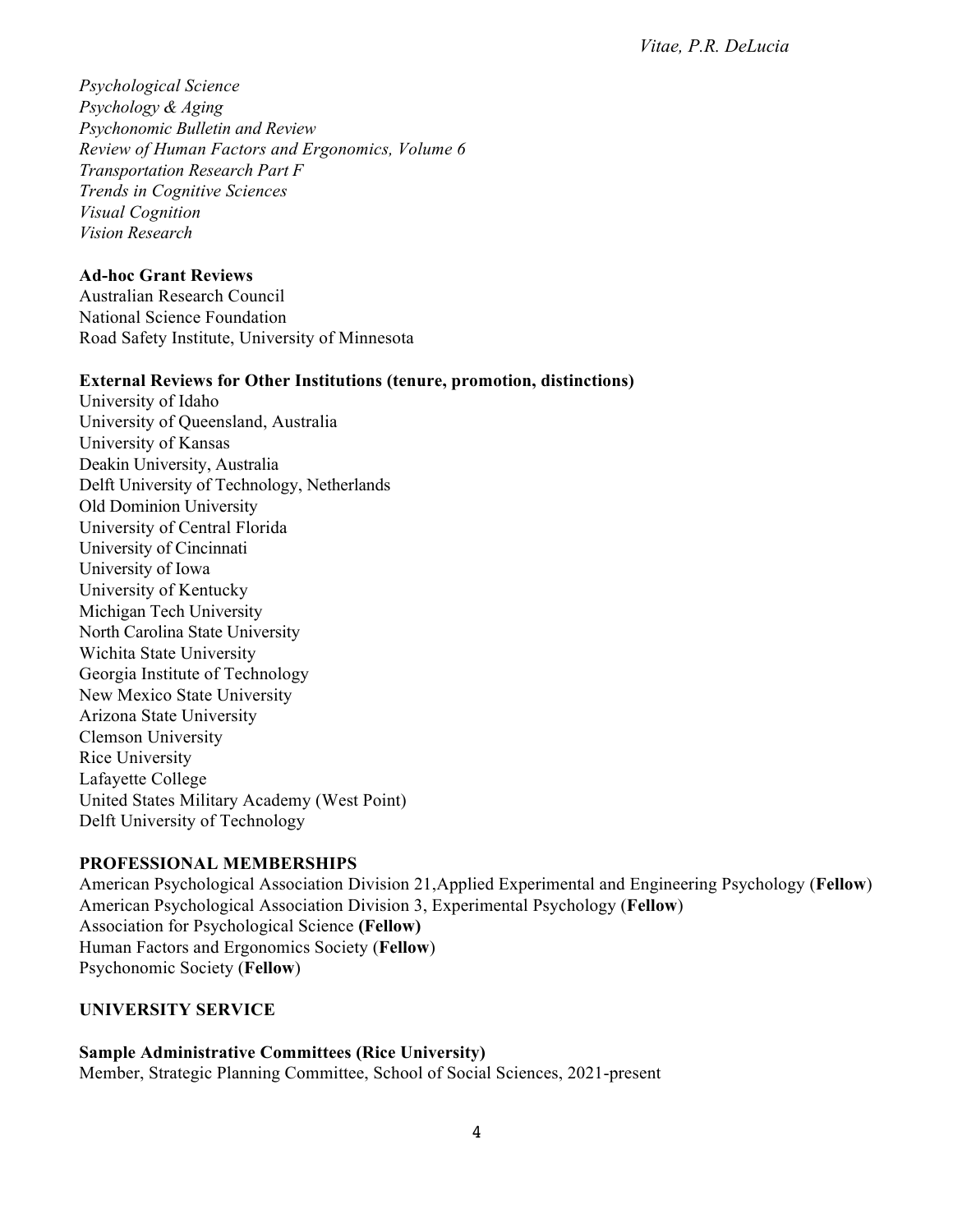Member, Committee on University Research, 2019-present Co-chair, Faculty Search Committee, HF/HCI, 2021-2022 Member, Faculty Search Committee, Cognitive and Affective Neuroscience, 2021-2022 Member, Research Misconduct Policy Committee, 2021 Member, COVID-19 Research Fund Oversight and Review Committee, 2020 Member, School of Social Sciences Personnel, Priorities and Planning Committee, 2019-2020

## **Sample Administrative Committees (Texas Tech University)**

 Member of Search Committee, Director of TTU Mental Health Institute (System level) 2017-2018 Committee on Academic Engagement and Outreach, 2016-2017 President's 2015-2025 Strategic Planning Committee, 2015 Provost's 2015 Strategic Planning Committee Chairperson of 2 tenure and promotion committees Chairperson of 5 faculty search committees Chairperson of 4 student appeals committees Chairperson of Library Committee, 1995-1997 Member of Convocation Committee, 2011- 2014 Member of STEM Council, 2012-2013 Chair of Research and Faculty Development Committee, 2012 Member of Research and Faculty Development Committee, 2011-present Member of Graduate Council (elected), Graduate Faculty Subcommittee, 2006-2009 Member of Subcommittee on Responsible Conduct of Research and Creativity, 2007 Chair and member of Resource and Space Committee, 2005-2007, 2009-2011 Member of Executive Committee (advisory to department chairperson), 1998-2003, 2013 Member of Psychology Strategic Planning Committee, 2000-2002 Member of Institutional Review Board, 1997-2000 Member of Tenure & Promotion Committee for 5 assistant professors and 1 associate professor Member of Undergraduate Programs Committee, 2007 Undergraduate student advising, 1991-1998

# **PUBLICATIONS & PRESENTATIONS (197)**

# **Books (2)**

 DeLucia, P. R. (Ed.) (2011). *Reviews of Human Factors and Ergonomics*, Volume 7. Santa Monica, CA: Human Factors and Ergonomics Society.

 Transportation Research Board (2004). *Buckling up: Technologies to increase seat belt use.* Washington, DC: National Academy Press. SR-278. [*Note:* This report describes the findings and recommendations of the Committee for the Safety Belt Technology Study on which I served].

# **Encyclopedia Entries (2)**

 Durso, F. T., DeLucia, P. R., & Jones, K. S. (2010). Engineering psychology. In I. B. Weiner & W. E. Craighead (Eds.) *Corsini encyclopedia of psychology* (4<sup>th</sup> ed., pp. 573-576). Hoboken, NJ: John Wiley & Sons.

 Durso, F. T., Jones, K. S., & DeLucia, P. R. (2010). Human factors research*.* In I. B. Weiner & W. E. Craighead (Eds.) *Corsini* e*ncyclopedia of psychology* (4th ed., pp. 781-784). Hoboken, NJ: John Wiley & Sons.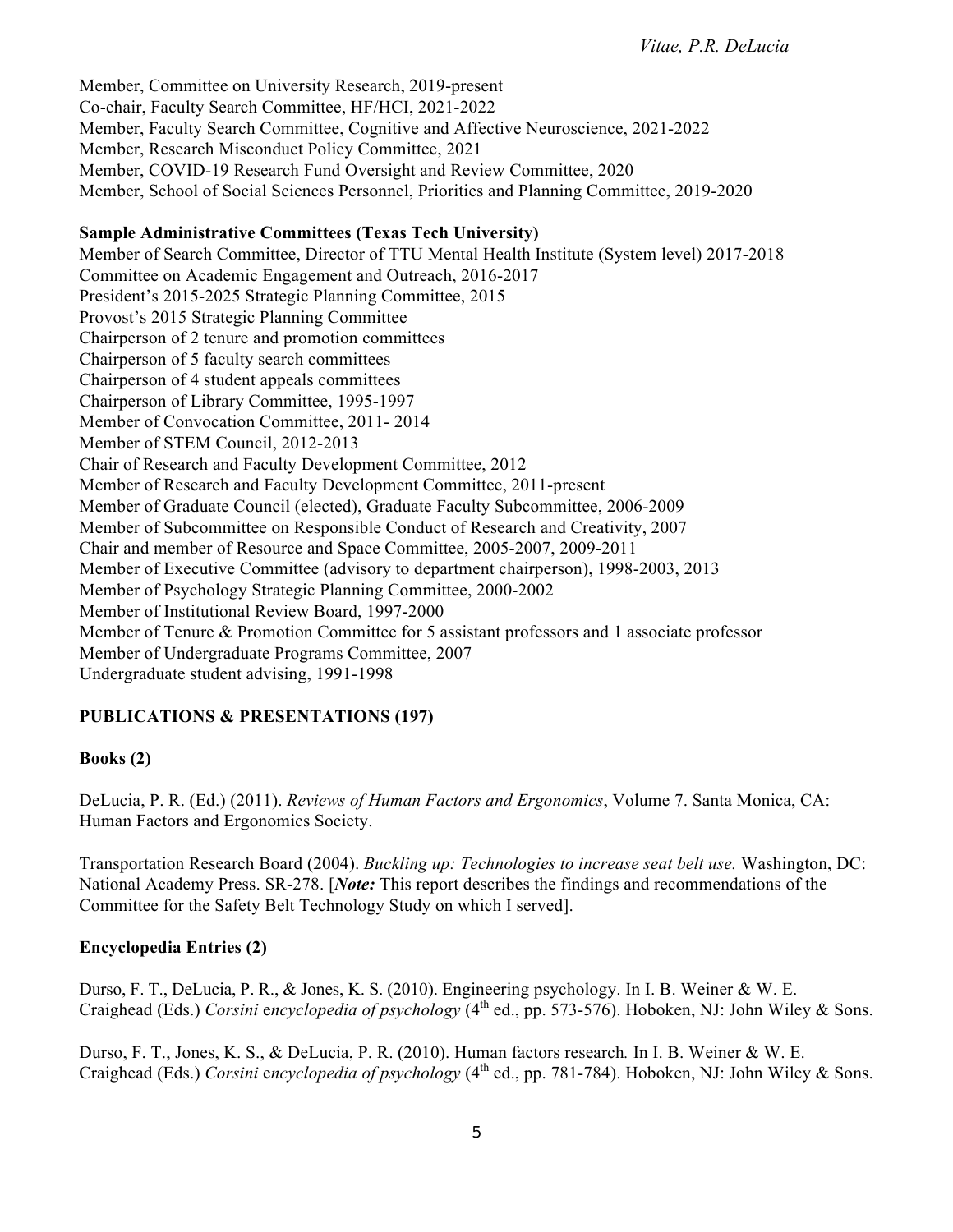# **Chapters (7)**

 DeLucia, P. R. (2017). *Three-dimensional Mueller-Lyer Illusion: Theoretical and Practical Implications*. In A. Shapiro and D. Todorovic (eds.). *The Oxford Compendium of Visual Illusions* (pp. 185-189). Oxford University Press.

University Press.<br>DeLucia, P. R., & Levulis, S. (2015). *Basics of sensation and perception with an eye toward application*. In D. Boehm-Davis, F. T. Durso, and J. D. Lee (Eds). *APA Handbook of Human-Systems Integration* (pp. 229-245)*,*  Washington DC: American Psychological Association.

 DeLucia, P. R. (2015). *Perception of Collision*. In R. R. Hoffman, P. A. Hancock, M. W. Scerbo, R. Parasuraman, & J. L. Szalma, (Eds.). *The Cambridge Handbook of Applied Perception Research* (pp. 568- 591)*.* New York: Cambridge University Press.

 DeLucia, P. R., Ott, T. E., & Palmieri, P. A. (2009) Performance in nursing. In F. T. Durso (Ed.), *Reviews of human factors and ergonomics,* Vol. 5. Santa Monica, CA: Human Factors and Ergonomics Society.

Palmieri, P. A., DeLucia, P. R., Peterson, L. T., Ott, T. E., & Green, A. (2008). The anatomy and physiology of error in adverse healthcare events. In G. T. Savage & E. Ford, *Advances in Health Care Management, Volume 7, Patient Safety and Health Care Management* (pp. 33-68). Emerald Group Publishing Limited.

 DeLucia, P. R. (2007). How Big Is an Optical Invariant? Limits of Tau in Time-to-Contact Judgments. In M. A. Peterson, B. Gillam, & H. A. Sedgwick (Eds.), *In the Mind's Eye: Julian Hochberg on the Perception of Pictures, Film, and the World* (pp. 473-482). NY: Oxford University Press.

 DeLucia, P. R. (2004). Multiple sources of information influence time-to-contact judgments: Do heuristics accommodate limits in sensory and cognitive processes? In H. Hecht & G. J. P. Savelsburgh (Eds.), *Advances in psychology: Vol. 135*. *Time-to-Contact* (pp. 243-286). Amsterdam: Elsevier-North-Holland.

## **Manuscripts Under Review or In Preparation**

 Petersen, C. M. & DeLucia, P. R. (under revision). *Perception of intention in traffic environments: A systematic review.* 

 Greenlee, E. T., DeLucia, P. R., & Lui, T. G. (under revision). *Modality changes in vigilance displays: Further evidence of supramodal resource depletion in vigilance.* 

 Klein, M., Greenlee, E., Nguyen, T., Mumma, G., DeLucia, P. R., Gaitonde, K., Griswold, J., Santana, D., & Wilson, E. (under review). *Middle cerebral artery blood flow velocity as an indicator of information- processing load, depletion of information-processing resources, and skill level in the laparoscopic training environment.* 

 Greenlee, E. T., DeLucia, P. R., & Newton, D. (under revision). *Driver vigilance decrement is more severe during automated driving than manual driving.* 

## **Refereed Journal Articles (60)**

 Braly, A. M., DeLucia, P. R., & Oberfeld, D. (2021). Does affective content of sounds affect auditory time-to- collision estimation? *Auditory Perception & Cognition.* DOI: 10.1080/25742442.2021.1997064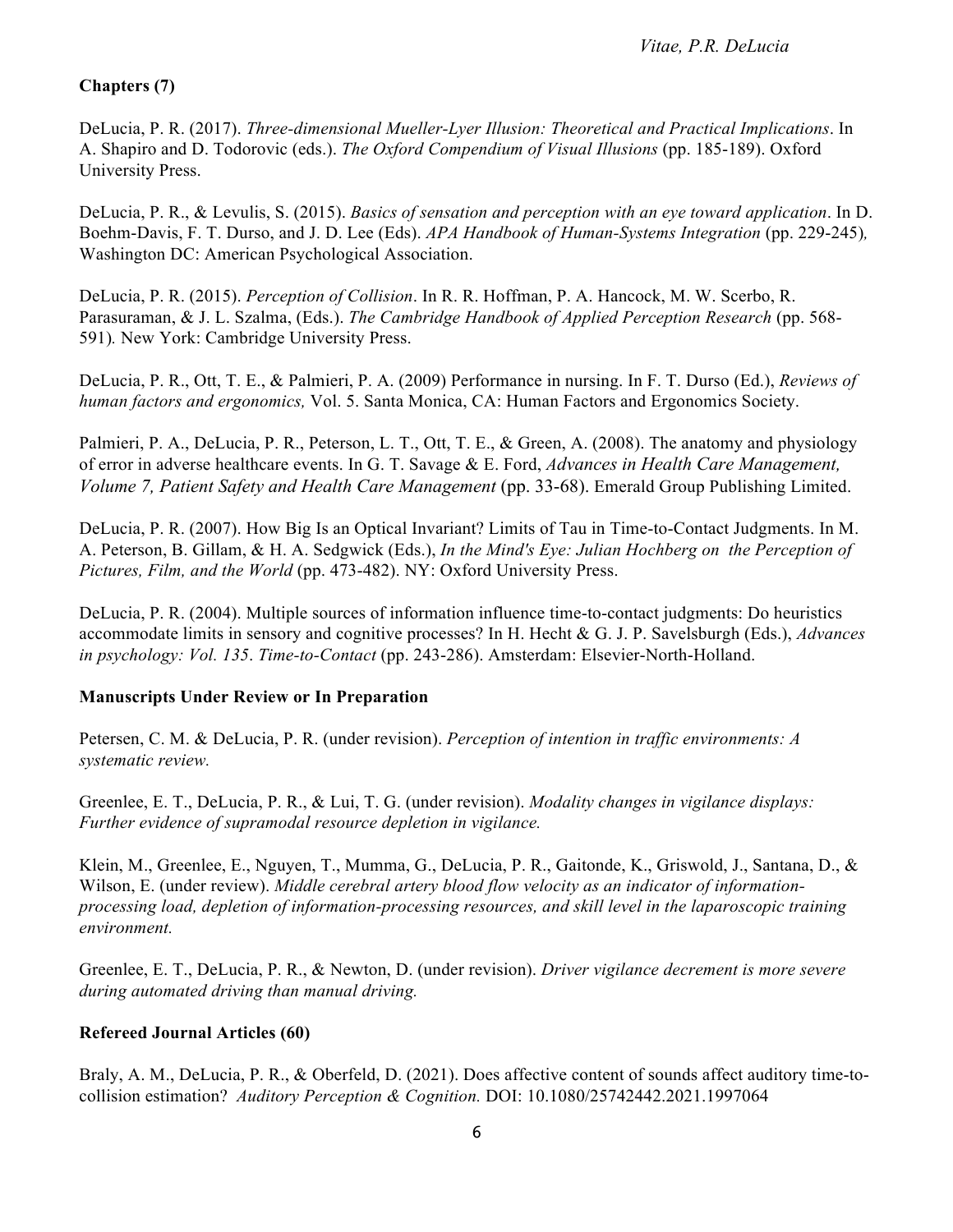DeLucia, P.R., Braly, A., & Savoy, B. (in press). Does the size-arrival effect occur with an active collision-avoidance task in an immersive 3D virtual reality environment? *Human Factors.* 

Weaver, B. W., DeLucia, P. R., & Jupe, J. (in press). Factors that affect drivers' perception of closing and an immediate hazard. *Human Factors.* 

 Weaver, B. W. & DeLucia, P. R. (in press). A systematic review and meta-analysis of takeover performance during conditionally automated driving. *Human Factors*.

DeLucia, P. R. & Greenlee, E. T. (in press).Tactile vigilance is stressful and demanding. *Human Factors.* 

 DeLucia, P. R., Woods, A., Kim, J-H., Nguyen, N., Wang, E., & Yang, J. (2021). Learning to become researchers: Lessons learned from a Research Experience for Undergraduates (REU) Program focused on research in psychological sciences with real-world implications. *Scholarship and Practice of Undergraduate Research: The Journal of the Council on Undergraduate Research, 4 (4), 10-22.* 

 Cruz, J., Garcia, M., Garza, C., DeLucia, P. R., & Yang, J. (2021). Object shape affects hand grip function for heavy objects in younger and older adults. *Ergonomics*, 64, 722-732. DOI: 10.1080/00140139.2020.1865576

 Mclaughlin, A. C., DeLucia, P. R., Drews, F., Vaughn-Cooke, M., Kumar, A., Nesbitt, R. R., & Cluff, K. (2020). Evaluating medical devices remotely: A review of current methods. *Human Factors, 62*, 1041-1060.

 Braly, A. & DeLucia, P. R. (2020). Can stroboscopic training improve judgments of time-to-collision? *Human Factors, 62*, 152-165*.* 

 Lodinger, N. R., & DeLucia, P. R. (2019). Angle of camera view influences resumption lag in a visual-motor task. *Human Factors, 61,* 793-804.

 Lodinger, N. R., & DeLucia, P. R. (2019). Does automated driving affect time-to-collision judgments?  *Transportation Research Part F, 64,* 25-37.

 Greenlee, E. T., DeLucia, P. R., & Newton, D. C. (2019). Driver vigilance in automated vehicles: Effects of demands on hazard detection performance. *Human Factors, 61*, 474-487.

 Solis, P. & DeLucia, P. R. (2019). Exploring the impact of contextual knowledge on student performance and interest in open humanitarian mapping*. The Professional Geographer*, *71(3),* 523-535. DOI: 10.1080/00330124.2018.1559655

 Reynolds, T. L., DeLucia, P. R., Esquibel, K. A., Gage, T., Wheeler, N. J., Randell, J. A., Stevenson, J. G., & Zheng, K. (2019). Evaluating a handheld decision support device in pediatric intensive care settings. *JAMIA Open,* 2 (1)*,* 49-61. <https://doi.org/10.1093/jamiaopen/ooy055>

 Levulis, S. J., DeLucia, P. R., & Kim, S-Y. (2018). Effects of touch, voice, and multimodal input on multiple-UAV monitoring performance during simulated manned-unmanned teaming in a military helicopter. *Human Factors, 60*, 1117-1129.

 Baures, R., Maquestiaux, F., DeLucia, P. R., Defer, A., & Prigent, E. (2018). Availability of attention affects time-to-contact estimation. *Experimental Brain Research, 236,* 1971-1984.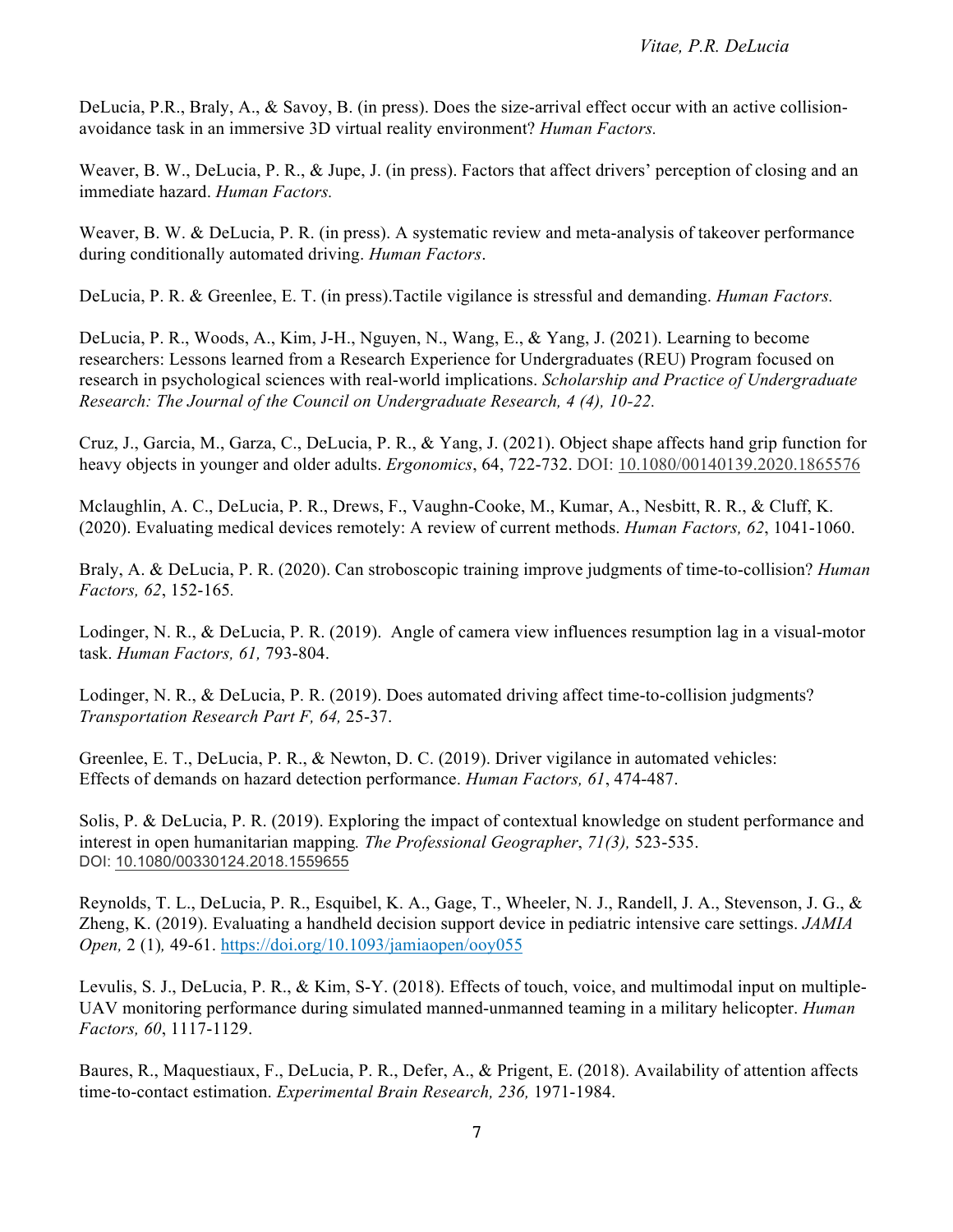Greenlee, E. T., DeLucia, P. R., & Newton, D. C. (2018). Driver vigilance in automated vehicles: Hazard detection failures are a matter of time. *Human Factors, 50,* 465-476.

Braly, A. M., Parent, M. C., & DeLucia, P. R. (2017). Do threats to masculinity result in more aggressive  driving behavior? *Psychology of Men & Masculinity.* Advance online publication. <http://dx.doi.org/10.1037/men0000135>

DeLucia, P. R. & Jones, K. S. (2017). Gibson and Crooks (1938): Vision and validation. *American Journal of Psychology, 130, 413-429 (invited for 130<sup>th</sup> anniversary volume)* 

scenes by older and younger adults. Attention, Perception, & Psychophysics, 79, 929-944. Keshavarz, B., Campos, J. L., DeLucia, P. R., & Oberfeld, D. (2017). Estimating the relative weights of visual and auditory tau versus heuristic-based cues for time-to-contact judgments in realistic, familiar

Baures, R., DeLucia, P. R., Olson, M., & Oberfeld, D. (2017). Asymmetric interference in concurrent time-to-contact estimation: Cousin or twin of the Psychological Refractory Period effect? *Attention, Perception, & Psychophysics, 79,* 698-711.

 Levulis, S. J., DeLucia, P. R., & Oberfeld, D. (2016). Effects of Adjacent Vehicles on Judgments of a Lead Car during Car-Following. *Human Factors*, 58, 1096-1111.

 DeLucia, P. R., Meza-Arroyo, M., Baures, R., Ranjit, M., Hsiang, S., & Gorman, J. C. (2016). Continuous response monitoring of relative time-to-contact judgments: Does effective information change during an approach event? *Ecological Psychology, 28, 1-22.* 

 DeLucia, P. R., Preddy, D., & Oberfeld, D. (2016). Audiovisual integration of time-to-contact information for approaching objects. *Multisensory Research, 29*, 365-395.

 Levulis, S. J., DeLucia, P. R., & Jupe, J. (2015). Effects of oncoming vehicle size on overtaking judgments.  *Accident Analysis and Prevention, 82,* 163-170.

 Ranjit, M., Harshvardhan, G., Hsiang, S. M., & DeLucia, P. R. (2015). Stochastic resonance in time-to-contact  judgments. *Fluctuation and Noise Letters*, 14. DOI: 10.1142/S0219477515500212

 DeLucia, P. R., Brendel, E., Hecht, H., Stacy, R., & Larsen, J. T. (2014). Threatening scenes but not  threatening faces shorten time-to-contact estimates. *Attention, Perception & Psychophysics, 76,* 1698-1708.

 Brendel, E., Hecht, H., DeLucia, P. R., & Gamer, M. (2014). Emotional effects on time-to-contact judgments: Arousal, threat, and fear of spiders modulate the effect of pictorial content. *Experimental Brain Research, 232,*  2337-2347.

 DeLucia, P. R., Harold, S. A., & Tang, Y-Y. (2013). Innovation in technology-aided psychotherapy through human factors/ergonomics: Toward a collaborative approach*. Journal of Contemporary Psychotherapy, 43*, 253-260.

 Klein, M. I., DeLucia, P. R., & Olmstead, R. (2013). The impact of visual scanning in the laparoscopic environment after engaging in strain coping. *Human Factors, 55,* 509-519*.*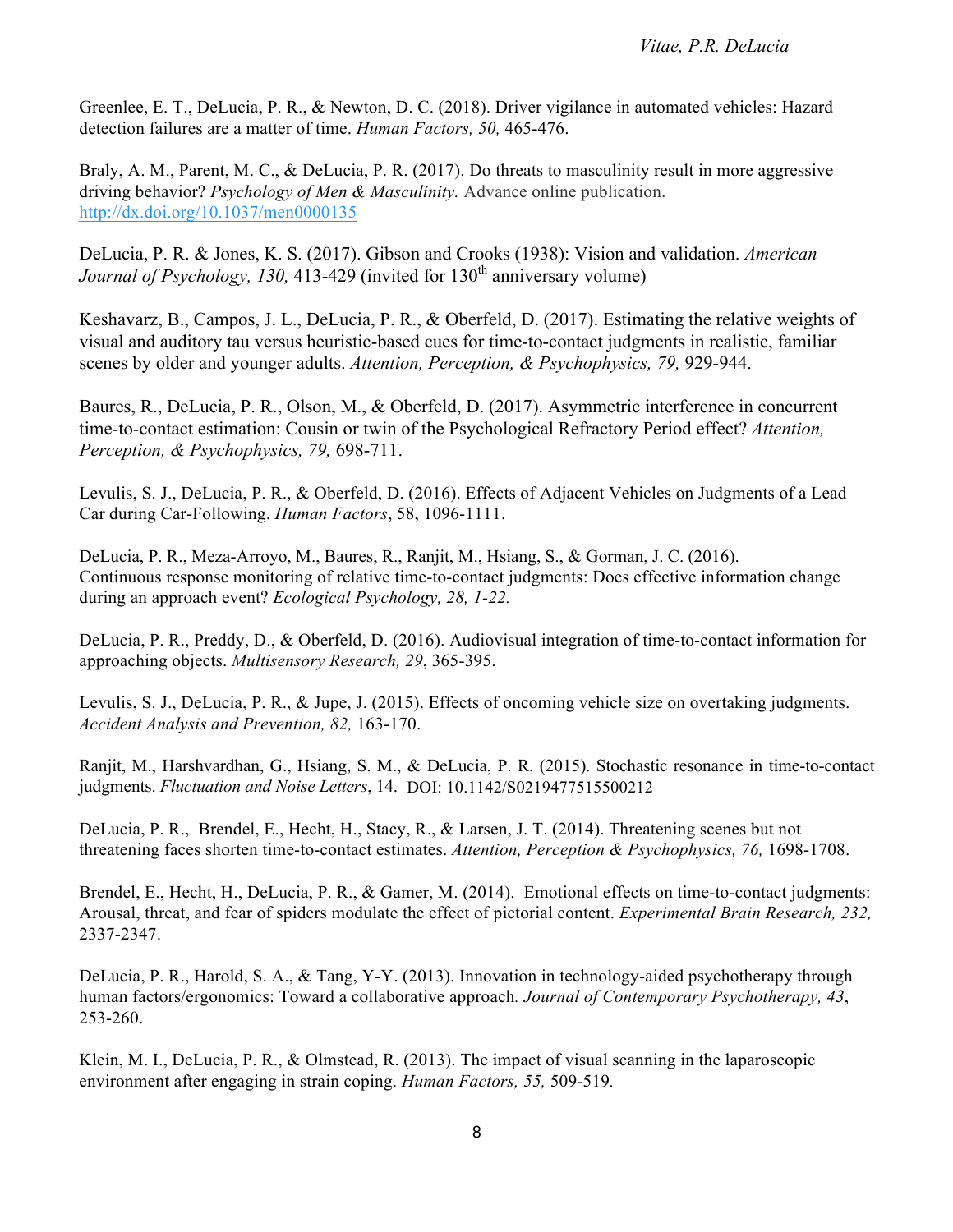DeLucia, P.R. (2013). Effects of size on collision perception and implications for perceptual theory and  transportation safety. *Current Directions in Psychological Science, 22*, 199-204.

 Brendel, E., DeLucia, P. R., Hecht, H., Stacy, R.L, & Larsen, J. T. (2012). Threatening pictures induce shortened time-to-contact estimates. Attention, Perception & Psychophysics, 74, 979-987.

 DeLucia, P. R., & Griswold, J. A. (2011) Effects of camera arrangement on perceptual-motor performance in  minimally-invasive surgery. *Journal of Experimental Psychology: Applied*, *17,* 210-232.

DeLucia, P. R., & Ott, T. E. (2011) Action and attentional load can influence aperture effects on motion  perception. *Experimental Brain Research, 209,* 215-224.

 DeLucia, P. R., & Tharanathan, A. (2009). Responses to deceleration during car following: Roles of optic flow, warnings, expectations and interruptions. *Journal of Experimental Psychology: Applied, 15,* 334-350.

 Jones, K. S., DeLucia, P. R., Hall, A. R., & Johnson, B. R. (2009). Can metric feedback training hinder actions involving distance? *Human Factors, 51,* 419-432.

DeLucia, P. R. (2008). Critical roles for distance, task, and motion in space perception: Initial conceptual framework and practical implications. *Human Factors, 50*, 811-820

Mather, R. D., & DeLucia, P. R. (2007). Testing for effects of racial attitudes and visual contrast on the speed of a driver's response to a pedestrian. *Transportation Research: Part F, 10*, 437-446

 DeLucia, P. R., & Mather, R. D. (2006). Motion extrapolation of car-following scenes in younger and older drivers. *Human Factors, 48,* 666-674.

 DeLucia, P. R., & Maldia, M. (2006). Visual memory for moving scenes. *Quarterly Journal of Experimental Psychology, 59,* 340-360.

 DeLucia, P. R., Mather, R. D., Griswold, J. A., & Mitra, S. (2006). Toward the improvement of image-guided interventions for minimally-invasive surgery: Three factors that affect performance. *Human Factors, 48*, 23- 38.

 DeLucia, P. R. (2005). Does binocular disparity or familiar size override effects of relative size on judgments of time to contact? *Quarterly Journal of Experimental Psychology, 58A,* 865–886.

 DeLucia, P. R. (2004). Time-to-contact judgments of an approaching object that is partially concealed by an  occluder. *Journal of Experimental Psychology: Human Perception and Performance, 30*, 287-304*.* 

 DeLucia, P. R., Kaiser, M. K., Bush, J. M., Meyer, L. E., Sweet, B. T. (2003). Information integration in  judgments about time to contact. *Quarterly Journal of Experimental Psychology: Human Experimental Psychology, 56A,* 1165-1189.

 DeLucia, P. R., Bleckley, M. K., Meyer, L. E., & Bush, J. M. (2003). Judgments about collision in younger and older drivers. *Transportation Research, An International Journal. Part F: Traffic Psychology and Behaviour, 6,* 63-80.

DeLucia, P. R., Tresilian, J. R., & Meyer, L. E. (2000). Geometrical illusions can affect time-to-contact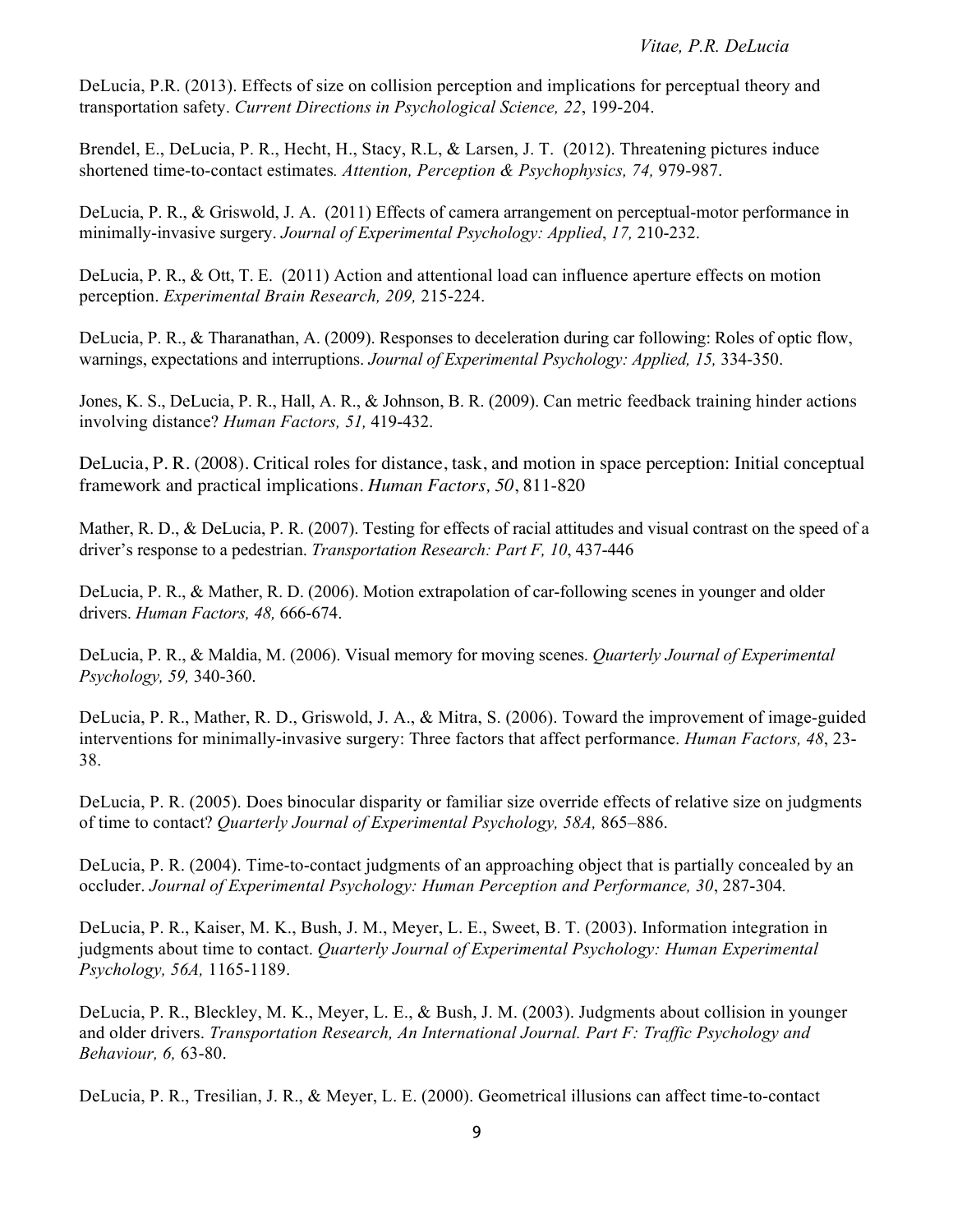### *Vitae, P.R. DeLucia*

 estimation and mimed prehension. *Journal of Experimental Psychology: Human Perception and Performance, 26,* 552-567.

 DeLucia, P. R. (1999). Critique of "Distance estimation with night vision goggles: A little feedback goes a  long way." *Human Factors, 41,* 507-510. *[Invited]* 

 DeLucia, P. R., & Meyer, L. E. (1999). Judgments about the time-to-contact between two objects during simulated self motion. *Journal of Experimental Psychology: Human Perception and Performance, 25, 1813-*1833.

 DeLucia, P. R. (1999). Size-arrival effects: The potential role of conflicts between monocular and binocular time-to-contact information, and of computer aliasing. *Perception & Psychophysics, 61,* 1168-1177.

 DeLucia, P. R., & Liddell, G. W. (1998). Cognitive motion extrapolation and cognitive clocking in prediction-motion tasks: *Journal of Experimental Psychology: Human Perception and Performance, 24,* 901-914.

 DeLucia, P. R., & Novak, J. B. (1997). Judgments of relative time to contact of more than two approaching objects: Toward a method. *Perception & Psychophysics, 59,* 913-928.

 DeLucia, P. R. (1995). Effects of pictorial relative size and ground-intercept information on judgments about potential collisions in perspective displays. *Human Factors, 37,* 528-538.

 DeLucia, P. R., & Task, H. L. (1995). Depth and collision judgment using night vision goggles. *International Journal of Aviation Psychology, 5,* 371-386.

 Young, R. S. L., Kimura, E., & DeLucia, P. R. (1995). A pupillometric correlate of scotopic visual acuity.  *Vision Research, 35,* 2235-2241.

 DeLucia, P. R., & Warren, R. (1994). Pictorial and motion-based depth information during active control of self motion: Size-arrival effects on collision avoidance. *Journal of Experimental Psychology: Human Perception and Performance, 20,* 783-798.

 DeLucia, P. R., Longmire, S. P., & Kennish, J. (1994). Diamond-winged variants of the Mueller-Lyer figure: A test of Virsu's (1971) centroid theory. *Perception & Psychophysics, 55,* 287-295. [cited in textbook: Matlin, M. W. & Foley, H. J. (1997) *Sensation and Perception*. Needham Heights, MA: Allyn and Bacon.]

 DeLucia, P. R. (1993). A quantitative analysis of illusion magnitude predicted by several averaging theories of  the Mueller-Lyer illusion. *Perception & Psychophysics, 53,* 498-504.

 DeLucia, P. R. (1991). Pictorial and motion-based information for depth perception. *Journal of Experimental Psychology: Human Perception and Performance, 17,* 738-748.

 DeLucia, P. R., & Hochberg, J. (1991). Geometrical illusions in solid objects under ordinary viewing  conditions. *Perception & Psychophysics, 50,* 547-554.

DeLucia, P. R., & Cochran, E. L. (1985). Perceptual information for batting can be extracted throughout a ball's trajectory. *Perceptual and Motor Skills, 61,* 143-150. (undergraduate research)

# **Refereed Proceedings Publications Based on Conference Presentations (31)**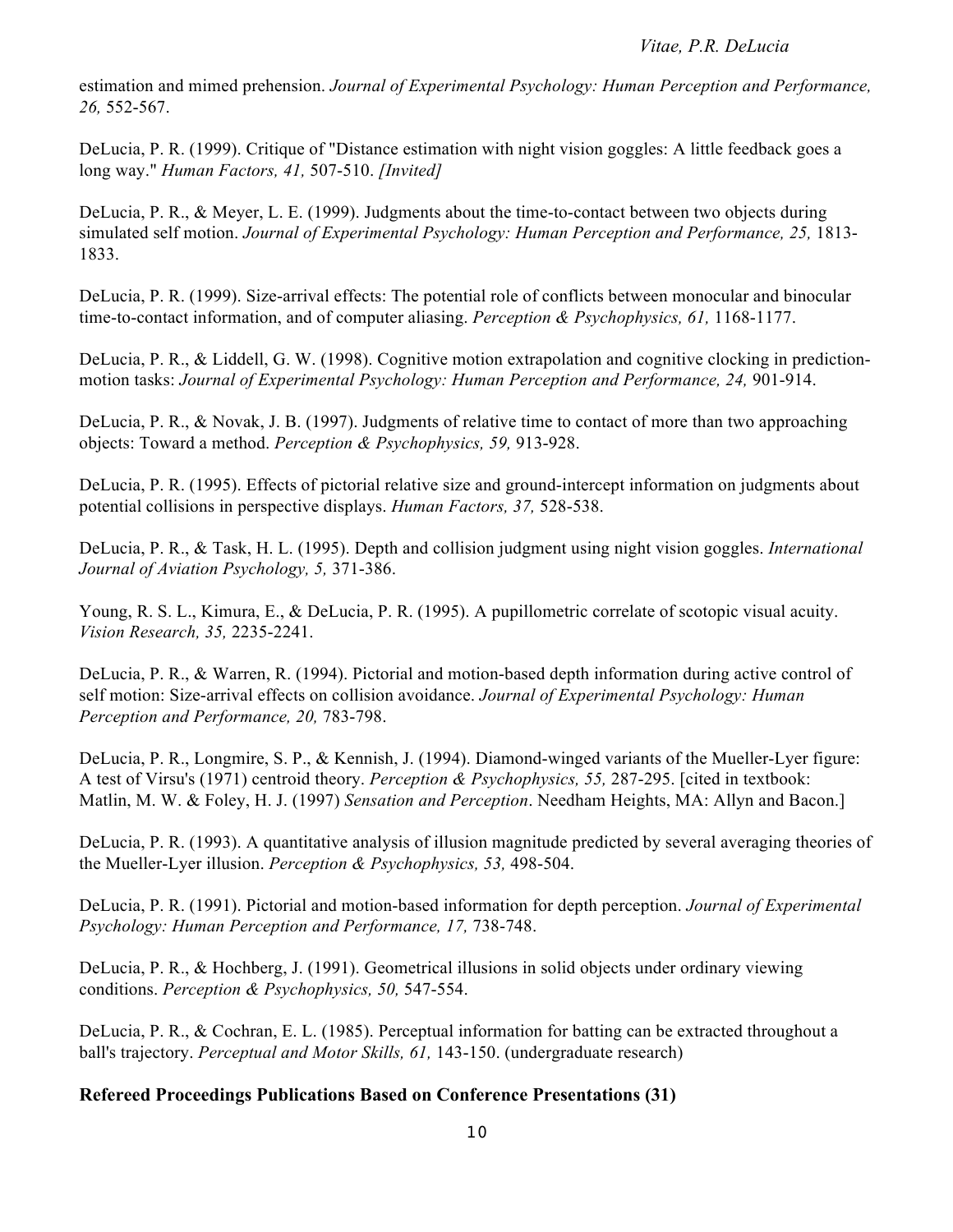to a stopped lead vehicle. *Proceedings of the Human Factors and Ergonomics Society 2019 Annual Meeting,*  Weaver, B., DeLucia, P. R., Jupe, J. (2019). Effects of cell phone conversation on the first driver response *63,* 2031-2035.

 Klein, M. I., DeLucia, P. R., & Neilson, B. (2018). The impact of distance between displays on visual scanning in the laparoscopic training environment: The role of effort. *Proceedings of the Human Factors and Ergonomics Society 2018 Annual Meeting, 62,* 1192-1196.

 DeLucia P. R., Greenlee, E. T., & Warm, J. S. (2018). Does the vigilance decrement occur for elementary  features? *Proceedings of the Human Factors and Ergonomics Society 2018 Annual Meeting, 62*, 1267-1271.

 Levulis, S. J., DeLucia, P. R., Nelson, V., & Yang, J. (2018). Does perceived harm underlie effects of vehicle size on overtaking judgments during driving? *Proceedings of the Human Factors and Ergonomics Society 2018 Annual Meeting, 62,* 1384-1388*.* 

 shapes on hand grip function for heavy objects. In D. N. Cassenti (ed.), *Advances in Human Factors in Simulation and Modeling: Proceedings of the AHFE 2018 International Conferences on Human Factors*  Garcia, M., Cruz, J., Garza, C., DeLucia, P. R., & Yang, J. (2018). The effect of object surfaces and *and Simulation and Digital Human Modeling and Applied Optimization,* 446-452.

 Human Factors Psychology at Texas Tech University. *Proceedings of the Human Factors and Ergonomics*  Klein, M. I., Halcomb, C., DeLucia, P. R., Liddell, G., Chaparro, B., & Endsley, M. (2017). 50 years of *Society 61st Annual Meeting*, *61*, 430-434.

Holmes, A., Opella, J., Cloutier, A., Yang, J., & DeLucia, P.D. (2016). Lifting motions during patient repositioning in novice and experienced nurses: A pilot study. *Proceedings of the ASME 2016 International Design Engineering Technical Conferences & Computers and Information in Engineering Conference*. Volume 1A, August 21-24, 2016, Charlotte, North Carolina, USA. Paper No. DETC2016- 59675.

 Wheeler, N. J., DeLucia, P. R., Esquibel, K. A., Randell, J. A., Stevenson, J. G., Gage, T., Zheng, K. (2014). Focused ethnographic observations: Cues to medication administration. *Proceedings of the Human Factors and Ergonomics Society 58th Annual Meeting, 58,* 1257-1261.

 DeLucia, P. R., Preddy, D., Derby, P., Tharanathan, A., & Putrevu, S. (2014). Eye movement behavior during confusion: Toward a method. *Proceedings of the Human Factors and Ergonomics Society 58th Annual Meeting, 58,* 1300-1304.

 Brill, J. C., DeLucia, P. R., Flach, J. M., Kaber, D. B., & Youmans, R. J. (2013). *Invisible Factors: Strategies for Raising Awareness of Human Factors Among Undergraduate Students.* Proceedings of the Human Factors and Ergonomics Society  $57<sup>th</sup>$  Annual Meeting-2013, 57, 447-451. (invited panel)

 Klein, M. I., DeLucia, P. R., Doig, A., Drews, F., Durso, F. T., & Miller, A. (2013). Panel Discussion: *Giving Human Factors/Ergonomics Away: How can we bring the benefits of HF/E to nursing?* Proceedings of the Human Factors and Ergonomics Society 57<sup>th</sup> Annual Meeting-2013. (invited panel)

 DeLucia, P. R. & Ott, T. E., & Palmieri, P. A. (2009). Interruptions and cognitive processes in nursing. *Human Factors and Ergonomics Society 53nd Annual Meeting,* San Antonio, Texas.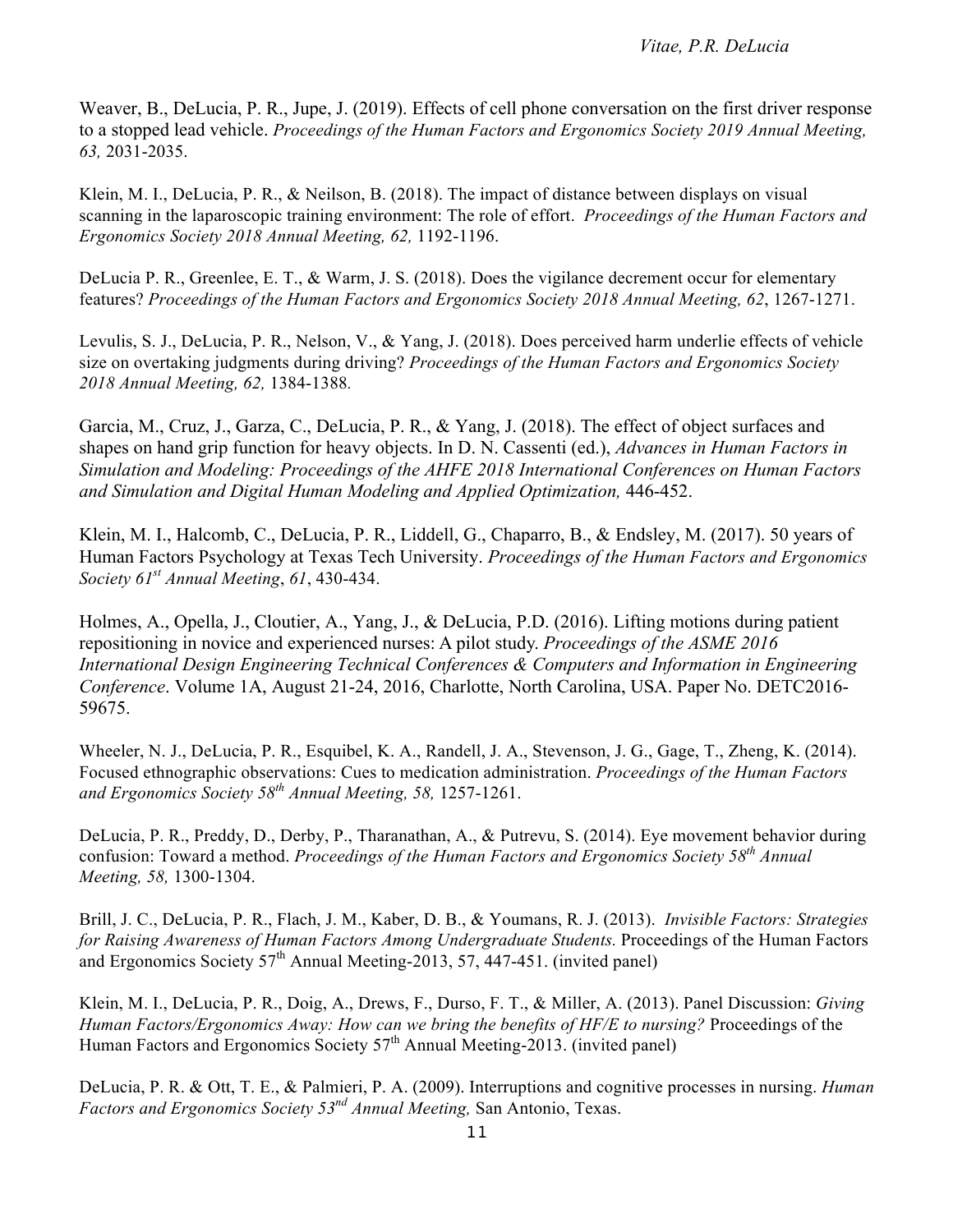DeLucia, P. R. & Betts, E. T. (2008). Separated versus integrated displays in minimally-invasive surgery.  *Proceedings of the Human Factors and Ergonomics Society 52nd Annual Meeting,* Santa Monica, CA: Human Factors and Ergonomics Society.

 DeLucia, P. R. (2007). A multidimensional model of space perception: Theoretical and practical implications. Proceedings of the Human Factors and Ergonomics Society 51st Annual Meeting, Santa Monica, CA: Human Factors and Ergonomics Society.

 Ott, T. E., & DeLucia, P. R. (2007). Attention moderates the aperture illusion: Theoretical and practical implications. *Proceedings of the Human Factors and Ergonomics Society 51st Annual Meeting, Santa Monica,* CA: Human Factors and Ergonomics Society.

 Mork, K. S., & DeLucia, P. R. (2007). Visual information in judgments of head-on collisions. *Proceedings of the Human Factors and Ergonomics Society 51st Annual Meeting,* Santa Monica, CA: Human Factors and Ergonomics Society.

 Tharanathan, A., &. DeLucia, P. R*.* (2007). Detecting the deceleration of a lead car during active control of self motion. *Proceedings of the Human Factors and Ergonomics Society 51st Annual Meeting, Santa Monica, CA:* Human Factors and Ergonomics Society.

 Jones, K. S., DeLucia, P. R., Hall, A. R., & Johnson, B. R. (2007). Can Metric Feedback Training Hinder Actions Involving Distance? *Proceedings of the Human Factors and Ergonomics Society 51st Annual Meeting,* Santa Monica, CA: Human Factors and Ergonomics Society.

 DeLucia, P. R., Mork, K. S. Ott, T. E., Betts, E., Niroumand, N. S. & Slaughter, M. L. (2007). *Measurement of*  Proceedings of the Human Factors and Ergonomics Society 51st Annual Meeting, Santa Monica, CA: Human Factors and Ergonomics Society *the Relationship between Patient Wait Time and Patient Satisfaction at each Stage of an Appointment.* 

 Ott, T. E. & DeLucia, P. R. (2006). Does active control eliminate the aperture illusion? *Proceedings of the Human Factors and Ergonomics Society 50th Annual Meeting.* Santa Monica, CA: Human Factors and Ergonomics Society.

 Ott, T. E. & DeLucia, P. R. (2006). The aperture illusion can occur with "3-D" displays and active control:  Implications for minimally-invasive surgery. *Proceedings of the Human Factors and Ergonomics Society 50th Annual Meeting.,* Santa Monica, CA: Human Factors and Ergonomics Society.

 Mork, K. S., & DeLucia, P. R. (2006). Identifying the Driving Factors that Affect Judgments of Head-On  Collisions. *Proceedings of the Human Factors and Ergonomics Society 50th Annual Meeting,* Santa Monica, CA: Human Factors and Ergonomics Society.

 Tharanathan, A. DeLucia, P. R. (2006). Time-to-contact judgments of constant and non-constant velocities: Implications for rear-end collisions. *Proceedings of the Human Factors and Ergonomics Society 50th Annual Meeting,* Santa Monica, CA: Human Factors and Ergonomics Society.

 Hall, A., Jones, K. S., & DeLucia, P. R. (2006). Does Distance Estimation Training Transfer to Actions? Proceedings of the Human Factors and Ergonomics Society 50th Annual Meeting, Santa Monica, CA: Human Factors and Ergonomics Society.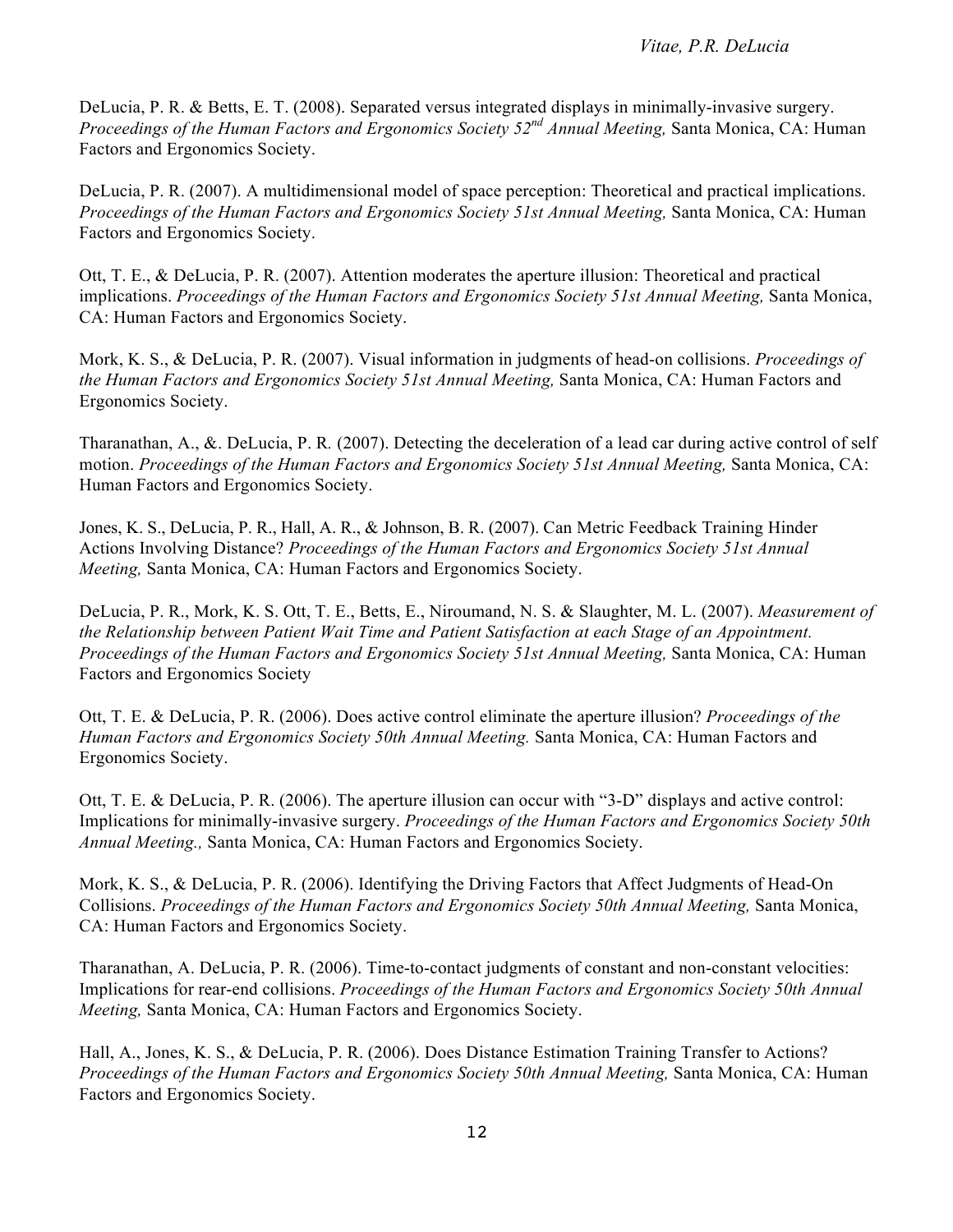DeLucia, P. R., & Tharanathan, A. (2005). Effects of optical flow and discrete warnings on deceleration detection during car following. *Proceedings of the Human Factors and Ergonomics Society 49th Annual Meeting,* Santa Monica, CA: Human Factors and Ergonomics Society.

 DeLucia, P. R., Hoskins, M. L., & Griswold, J. A. (2004). Laparoscopic Surgery: Are Multiple Viewing Perspectives Better than One? *Proceedings of the Human Factors and Ergonomics Society 48th Annual Meeting,* Santa Monica, CA: Human Factors and Ergonomics Society. (to be presented in Sept, 2004)

 DeLucia, P. R., Mather, R. D., Griswold, J. A., & Mitra, S. (2003). Human-centered design of image-guided interventions for minimally-invasive surgeries: Toward a methodology. *Proceedings of the Human Factors and Ergonomics Society 47th Annual Meeting,* Santa Monica, CA: Human Factors and Ergonomics Society.

 DeLucia, P. R., Meyer, L. E., & Bush, J. M. (2002). Judgments about collisions in simulations of scenes with  textured surfaces and self motion: Do display enhancements affect performance? *Proceedings of the Human Factors and Ergonomics Society 46th Annual Meeting,* Santa Monica, CA: Human Factors and Ergonomics Society.

 DeLucia, P. R. (2001). Age differences in judgments about potential collision and implications for driving.  *Proceedings of the Human Factors and Ergonomics Society 45th Annual Meeting,* Santa Monica, CA: Human Factors and Ergonomics Society.

 DeLucia, P. R., & Bush, J. M. (1999). A critical analysis of umpire mechanics: Implications for training and  research. *Proceedings of the Human Factors and Ergonomics Society 43rd Annual Meeting,* Santa Monica, CA: Human Factors and Ergonomics Society.

 DeLucia, P. R. (1991). Small near objects can appear farther than large far objects during object motion and self motion: Judgments of object-self and object-object collisions. In P. J. Beek, R. J. Bootsma, & P. C. W.  van Wieringen (Eds.), *Studies in perception and action: Posters presented at the VIth international conference on event perception and action* (pp. 94-100). Amsterdam: Rodopi.

## **Refereed Abstracts Published in Regularly-Issued Periodicals Based on Conference Presentations (23)**

 DeLucia, P.R., Braly, A., & Savoy, B. (2021). Does the size-arrival effect occur with an active collision- avoidance task in an immersive 3D virtual reality environment? *Proceedings of the 2020 Human Factors and Ergonomics Society's 64th International Annual Meeting, 64,* 1094*.* 

 Lui, T., DeLucia, P. R., & Greenlee, E. T. (2021). Does a change in modality mitigate the vigilance  decrement? *Proceedings of the 2020 Human Factors and Ergonomics Society's 64th International Annual Meeting, 64,* 1649*.* 

 Newton, D., Greenlee, E. T., & DeLucia (2021). Driver vigilance in automated and manual driving.  *Proceedings of the 2020 Human Factors and Ergonomics Society's 64th International Annual Meeting 64,*  1630*.* 

 on the perception of an immediate hazard while driving. *Proceedings of the Human Factors and Ergonomics Society 2019 Annual Meeting, 63, 2098*. Weaver, B., DeLucia, P. R., Jupe, J. (2019). Effects of cell phone conversation and roadway complexity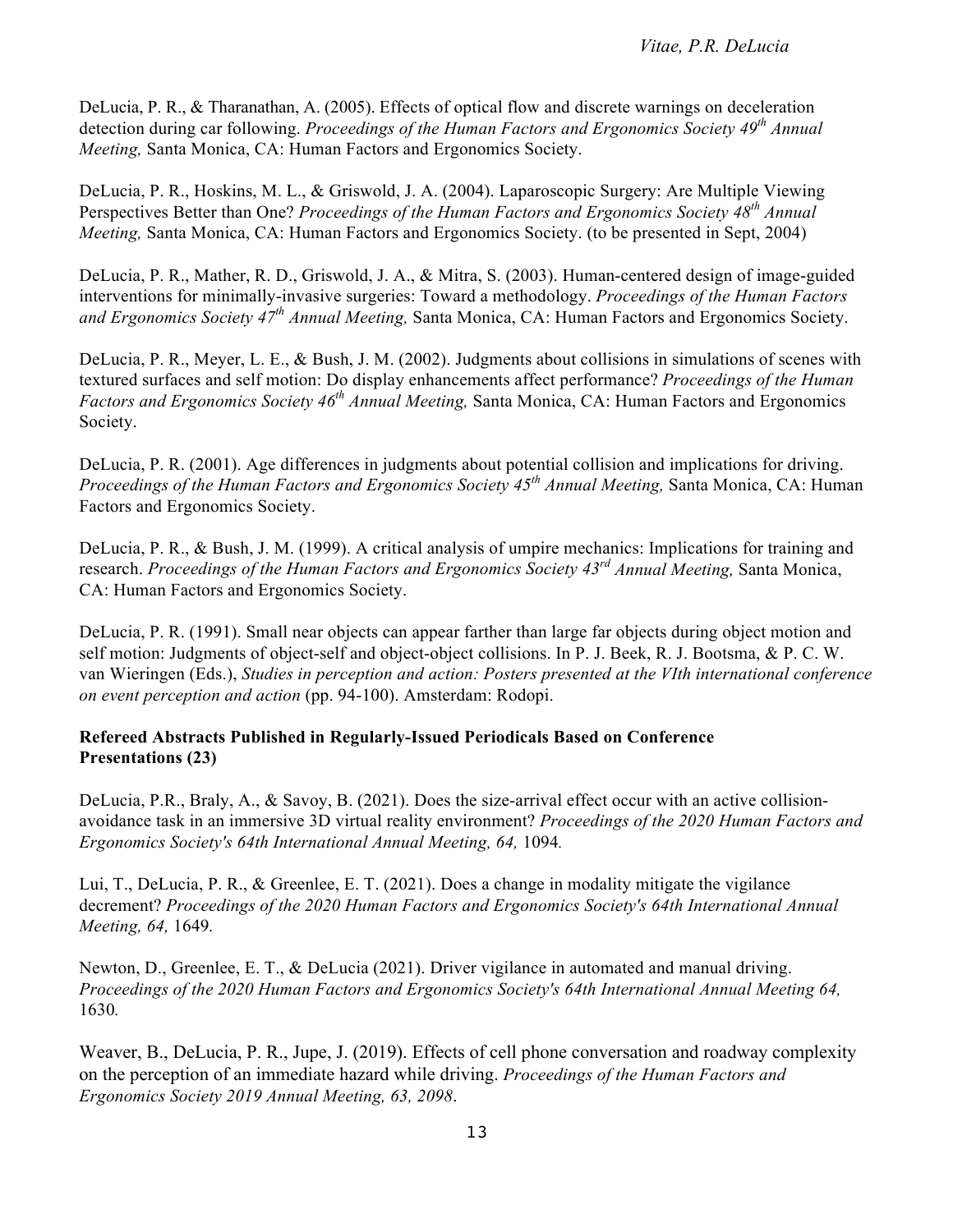Lodinger, N. & DeLucia, P. R. (2018). Does automated driving affect time-to-collision judgments? Proceedings of the Human Factors and Ergonomics Society 2018 Annual Meeting, 62, 1833.

 Braly, A.M. & DeLucia, P. R. (2018*).* Can stroboscopic training improve time-to-collision judgments of  laterally moving objects? *Proceedings of the Human Factors and Ergonomics Society 2018 Annual Meeting, 62,* 1975-1976.

 DeLucia, P. R., Kim, J-H., Nguyen, N., Wang, E., & Yang, J. (2018). Outcomes from a research experience for undergraduates (REU) program focused on behavioral research with real-world implications. *Proceedings of the Human Factors and Ergonomics Society 2018 Annual Meeting, 62,* 1156.

 approaching objects? *Proceedings of the Human Factors and Ergonomics Society 2017 Annual Meeting*, *61*, Braly, A. M., & DeLucia, P. R. (2017). Can stroboscopic training improve time-to-collision judgments of 1497-1498.

 task. *Proceedings of the Human Factors and Ergonomics Society 2017 Annual Meeting*, 61, 1291. Lodinger, N. & DeLucia, P. R. (2017). Angle of camera view influences resumption lag in a visual-motor

 Greenlee, E. T., DeLucia, P. R., & Newton, D. C. (2017). Driver vigilance in automated vehicles: Hazard detection failures are a matter of time. *Proceedings of the Human Factors and Ergonomics Society 61st Annual Meeting*, 61, 1369.

 Levulis, S., Kim, S-Y., & DeLucia, P. R. (2016). Effects of touch, voice, and multimodal input on multiple-UAV monitoring performance during manned-unmanned teaming in a military helicopter. *Proceedings of the Human*  Factors and Ergonomics Society 60<sup>th</sup> Annual Meeting, 60, 132.

 Levulis, S. J., DeLucia, P. R., & Jupe, J. (2014). Effects of oncoming vehicle size on overtaking judgments.  *Proceedings of the Human Factors and Ergonomics Society 58th Annual Meeting, 58,* 2234.

 Levulis, S., DeLucia, P. R., & Oberfeld, D. (2012). *Effects of task-irrelevant cars on judgments of deceleration and time-to-contact during car following*. *Proceedings of the 56th meeting of the Human Factors and Ergonomics Society, 56,* 1634.

 Mather, R. D. & DeLucia, P. R. (2006) Effects of Contrast on Responses to Subliminal Stimuli During Driving Simulations. Annual Meeting of the Psychonomic Society, Houston, November.

 DeLucia, P. R. (2005). Effective information for TTC judgments varies during an approach event [Abstract].  *Journal of Vision, 5(8), 330a*,<http://journalofvision.org/5/8/330>/, DOI:10.1167/5.8.330.

 DeLucia, P. R. (2002). Judgments of time to contact when an approaching object is partially concealed by a static or moving occluder. *Journal of Vision, 2(7), 348a,* <http://journalofvision.org/2/7/348>/, DOI 10.1167/2.7.348.

 DeLucia, P. R., Kaiser, M. K., Garcia, A., & Sweet, B. T. (2001). Effects of relative size and height in field on absolute judgments of time to contact *Journal of Vision, 1(3), 312a,* [http://journalofvision.org/](http://journalofvision.org) 1/3/312/, DOI10.1167/1.3.312.

DeLucia, P. R., Kaiser, M. K., Bush, J. M., Meyer, L. E., & Sweet, B. T. (2000). Information integration in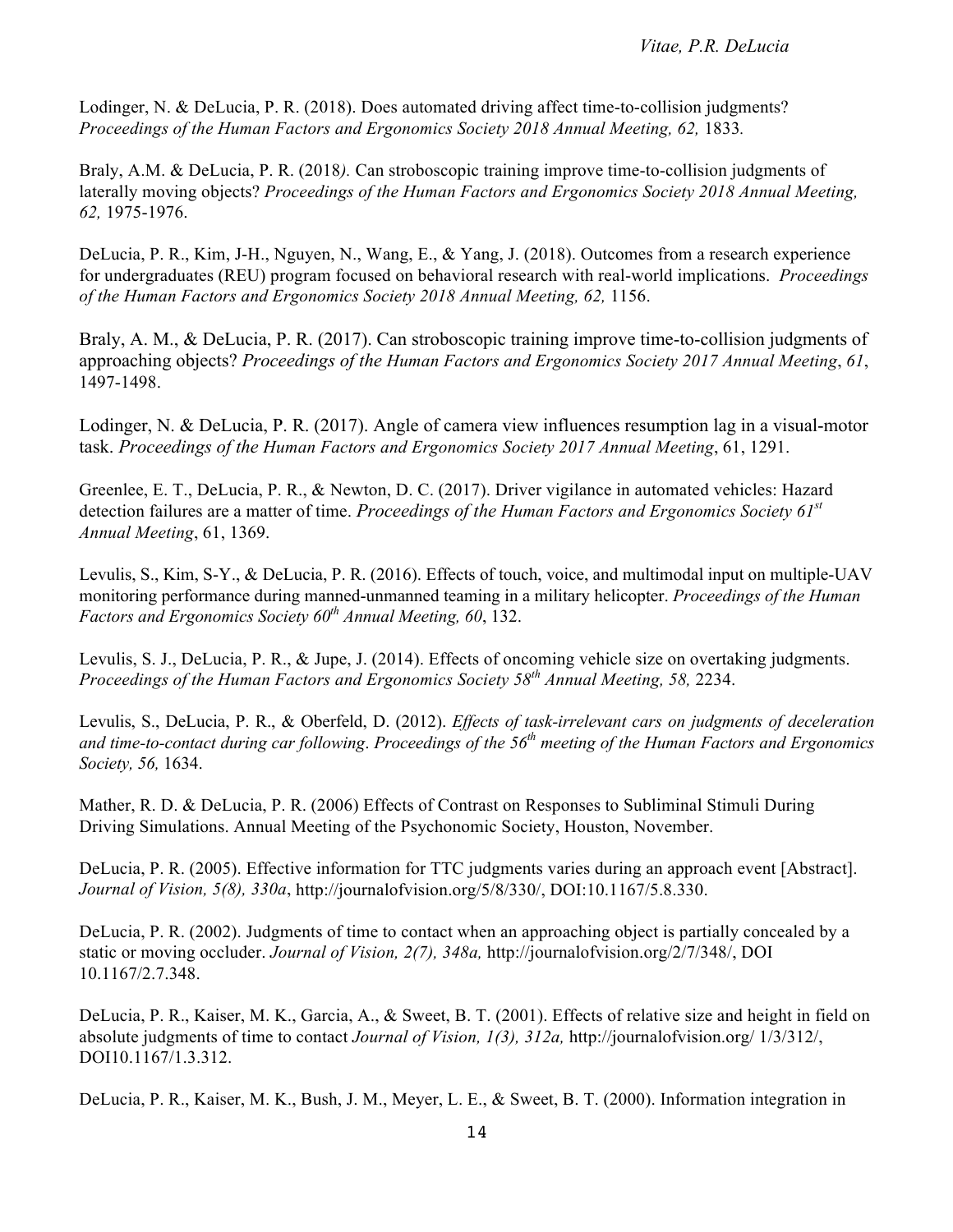judgments about time to contact. *Investigative Ophthalmology & Visual Science, 41,* S798.

DeLucia, P. R., & Meyer, L. E. (1997). Judgments about the time-to-contact between two objects during self  motion. *Investigative Ophthalmology & Visual Science, 38,* s79.

 DeLucia, P. R., & Blume, J. L. (1994). Judging first arrival with two or eight approaching objects: Processing optic expansion information takes time. *Investigative Ophthalmology & Visual Science, 35,* 1276.

 Young, R. S. L., Kimura, E., & DeLucia, P. R. (1993). Dark-adapted changes in the properties of visual pathways that project to the pupillomotor center. *Investigative Ophthalmology & Visual Science*, 34, 749.

 DeLucia, P. R. (1992). Even during active control of self-motion, collision avoidance for small objects can occur later than for large objects of equal distance and speed. *Investigative Ophthalmology & Visual Science, 33,* 1144.

 DeLucia, P. R. (1989). Even while approaching in depth, small near objects may appear farther than large far  objects, *Supplement to Investigative Ophthalmology & Visual Science, 30,* 250.

### **Non-Refereed Articles (19)**

 DeLucia, P. R. (2021). Looking back, looking forward, reprised: The last eight years of Human Factors.  *Human Factors, 63,* 1321-1323.

Edworthy, J. R., & DeLucia, P. R. (2018). Whither replication? *Human Factors, 60*, 741-742.

 DeLucia, P. R. (2016). *Human Factors* Progress Report. *Bulletin of the Human Factors and Ergonomics Society*, May 17.

 DeLucia, P. R. (2016). Seeking your input: Should Human Factors/Ergonomics join replication efforts?  *Bulletin of the Human Factors and Ergonomics Society*, April 28.

 DeLucia, P. R. (2014). Looking back, looking forward: 55 years of Human Factors. *Human Factors, 56,* 813- 815.

 DeLucia, P. R. (2014). At the forefront of Human Factors. *Bulletin of the Human Factors and Ergonomics Society*, 57, 1-2.

 DeLucia, P. R. (2014). Accreditation Committee. 2014-2015 Directory & Year Book. Santa Monica, CA: HFES. P. 38

 DeLucia, P. R., & Harold, S. A. (2011). Should Human Factors/Ergonomics Go to Therapy? *Bulletin of the Human Factors and Ergonomics Society, 54 (11),* 1-2.

 Hancock, P. A., DeLucia, P. R., & Warm, J. (2011*). Introducing APA Divisions: Division 21*. Psychology International, April.

 DeLucia, P. R. (2008). Education and training committee invites 2009 workshop proposals. *Human Factors and Ergonomics Society Bulletin,* December.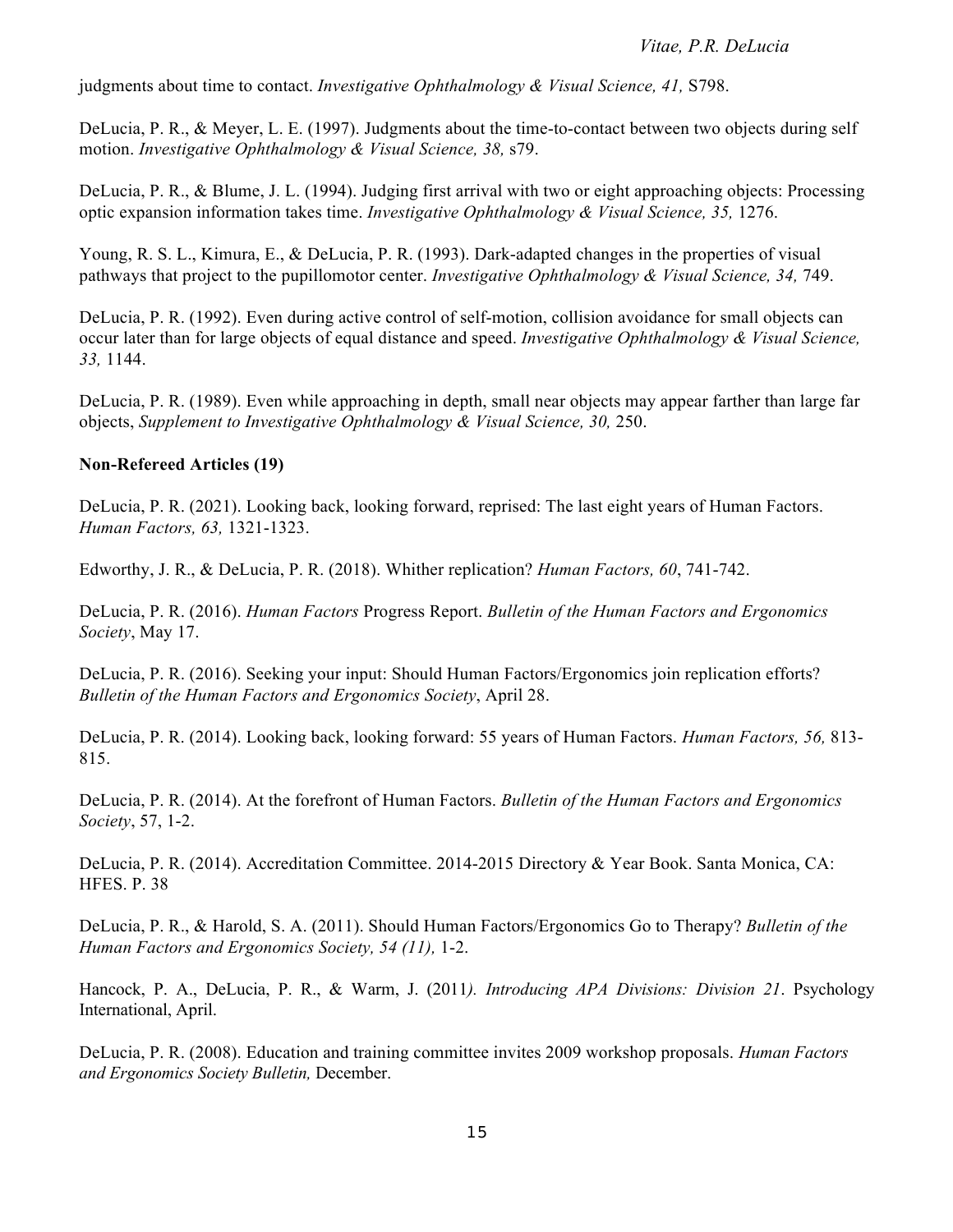DeLucia, P. R. (2007). E&T Committee Invites Workshop Proposals. *Human Factors and Ergonomics Society Bulletin,* January.

 DeLucia, P. R. (2005). E&T Training Workshop Proposals for 2006. *Human Factors and Ergonomics Society Bulletin,* December.

 DeLucia, P. R. (2005). E&T Committee Usability Workshops. *Human Factors and Ergonomics Society Bulletin,*  August.

 DeLucia, P. R. *(2005).* Wanted: Educational Materials on HF/E. *Human Factors and Ergonomics Society Bulletin*, March.

 DeLucia, P. R. (2004). You Asked for Training Workshops: A Call for Proposals. *Human Factors and Ergonomics Society Bulletin,* December.

 Human Factors (2003). This is a section of a chapter, *Specializations: Psychology at TTU,* that appears in a customized introductory textbook used in *General Psychology* (PSY 1300).

TTU 5-year B.A./M.A. Program. (2002). *Human Factors and Ergonomics Society Bulletin*, September.

 New Program: Texas Tech University Introduces 5-year Combined B.A./M.A. Program in Human Factors Psychology. (2002). *Education Technical Group Newsletter of the Human Factors and Ergonomics Society*, July.

 DeLucia, P. R. (1992). Visual illusions can occur with simulations of moving 3D scenes: Judgments about collision. *Insight: The Visual Performance Technical Group Newsletter, 14, 1-4.* (Special Issue: Motion perception in visual displays)

**PRESENTATIONS (53)** (excluding presentations associated with proceedings and abstracts listed above)

## **Conference Presentations (25)**

 Oberfeld, D., Keshavarz, B., Campos, J.L., & DeLucia, P. R. (2017). *Estimating the relative weights of accurate and heuristic auditory and audiovisual cues for time-to-collision judgments in a simulated traffic scene*. DAGA 2017 (German Acoustics Conference). Kiel, Germany, March 6-9, 2017.

 Carswell, C. M., DeLucia, P. R. Pritchett, A. R., & Stuart-Buttle, C. (2014). Meet the HFES journal editors.  *Annual Meeting of the Human Factors and Ergonomics Society. (Panel of the 3 editors of HFES journals).* 

 Oberfeld,D., Klöckner-Nowotny,F.,Reinhard, R., & DeLucia, P. R (2014). *Auditory detection of gradual changes in intensity*. Paper presented at the Conference of Experimental Psychologists, April, Germany.

 Randell, J. A., Mather, R. D., & DeLucia, P. R. (2012) *The role of racial attitudes and perceptual factors*  Psychology, San Diego, CA. *In pedestrian-vehicle collisions*. Presented at the annual meeting of the Society of Social and Personality

 Klein, M. I., DeLucia, P. R., & Olmstead. R*.* (2011). *Critical Signal Detection in the Laparoscopic Environment when Fatigued: Split-Screen vs. Separated Displays.* Annual meeting of the Texas Association of Surgical Skills Laboratories (TASSL), Lubbock, September 9, 2011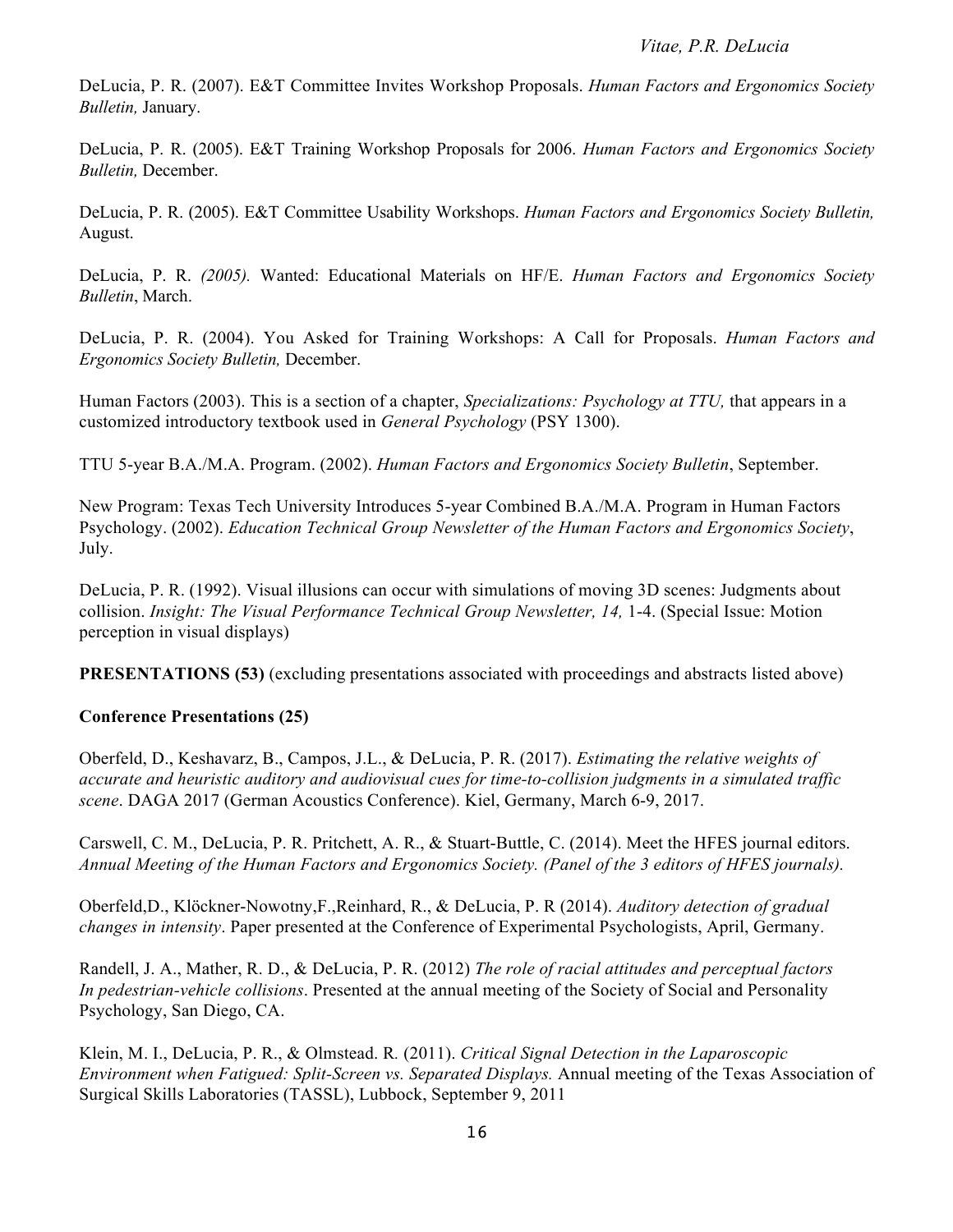DeLucia, P. R. (2011). *Engineering Psychology for Technology: Technology-Mediated Treatment*. American Psychological Association Annual Convention. Presidential Address, Division 21.

 Schroeder, D., & DeLucia, P. R. (2011). *Applied Experimental and Engineering Psychology: International Activities of Division 21*. American Psychological Association Annual Convention.

 Klein, M. I., DeLucia, P. R., & Olmstead, R. (2011). *Monitoring Critical Signals in the Laparoscopic Surgery Environment: Split Screen vs. Separated Displa*ys. Texas Regional Human Factors and Ergonomics Conference.

 Linn, C., Haq, S., Decker, S., & DeLucia, P. R. (2011). *Automated dispensing cabinets: usability study using virtual reality simulation*. Environmental Design Research Association Conference.

 Durso, F. T., DeLucia, P. R., & Blickensderfer, E. (2009). Teaching human factors and ergonomics. (1-day  workshop) *Human Factors and Ergonomics Society 53nd Annual Meeting,* San Antonio, Texas.

Mather, R. D., & DeLucia, P. R. (2007, October). Effects of contrast on responses to subliminal stimuli during driving simulations. Poster presented at the annual Oklahoma Research Day, Edmond, OK.

 Mork, K. S., & DeLucia, P. R. (2007). *Head-on collisions: Visual information and judgments.* Paper presented at the South Texas Symposium on Human Factors and Ergonomics, San Antonio, TX.

 Hall, A.R., Jones, K.S., DeLucia, P.R., & Johnson, B.R. (2007). *Can metric feedback training transfer to an active response?* Paper presented at the South Texas Symposium on Human Factors and Ergonomics, San Antonio, TX.

 DeLucia, P. R., & Tharanthan, A**.** (2006). Judgments of Car-following Scenes Following a Visual Interruption. Presented at a symposium, *Are people driving beyond their perceptual and cognitive limits?* Annual meeting of the American Psychological Association, Division 21.

 DeLucia, P. R. (2006). Invited panelist on education in applied experimental psychology at the Annual meeting of the American Psychological Association, Division 21.

 Jones, K.S., DeLucia, P.R., Hall, A.R., & Johnson, B.R. (2006, June). Can metric feedback impair action? Paper presented at the North American meeting of the International Society for Ecological Psychology, Cincinnati, OH.

 DeLucia, P. R. (2001). *Visual memory for moving scenes: Boundary extension or representational momentum?* Annual Meeting of the Psychonomic Society, Orlando.

 DeLucia, P. R., Meyer, L. E., & Tresilian, J. R. (1998). *The Sander parallelogram illusion can affect prehension and time-to-contact estimation*. Annual Meeting of the Psychonomic Society, Dallas.

 Willis, R. E., & DeLucia, P. R. (1996). *Effects of blur on visual performance: Toward a quantitative method*. Southwestern Psychological Association, Houston. (presented by P. R. DeLucia)

 DeLucia, P. R., & Liddell, G. W. (1994). *Cognitive extrapolation and time-to-contact judgments of approaching, rotating, and laterally-moving objects*. Annual Meeting of the Psychonomic Society, St. Louis.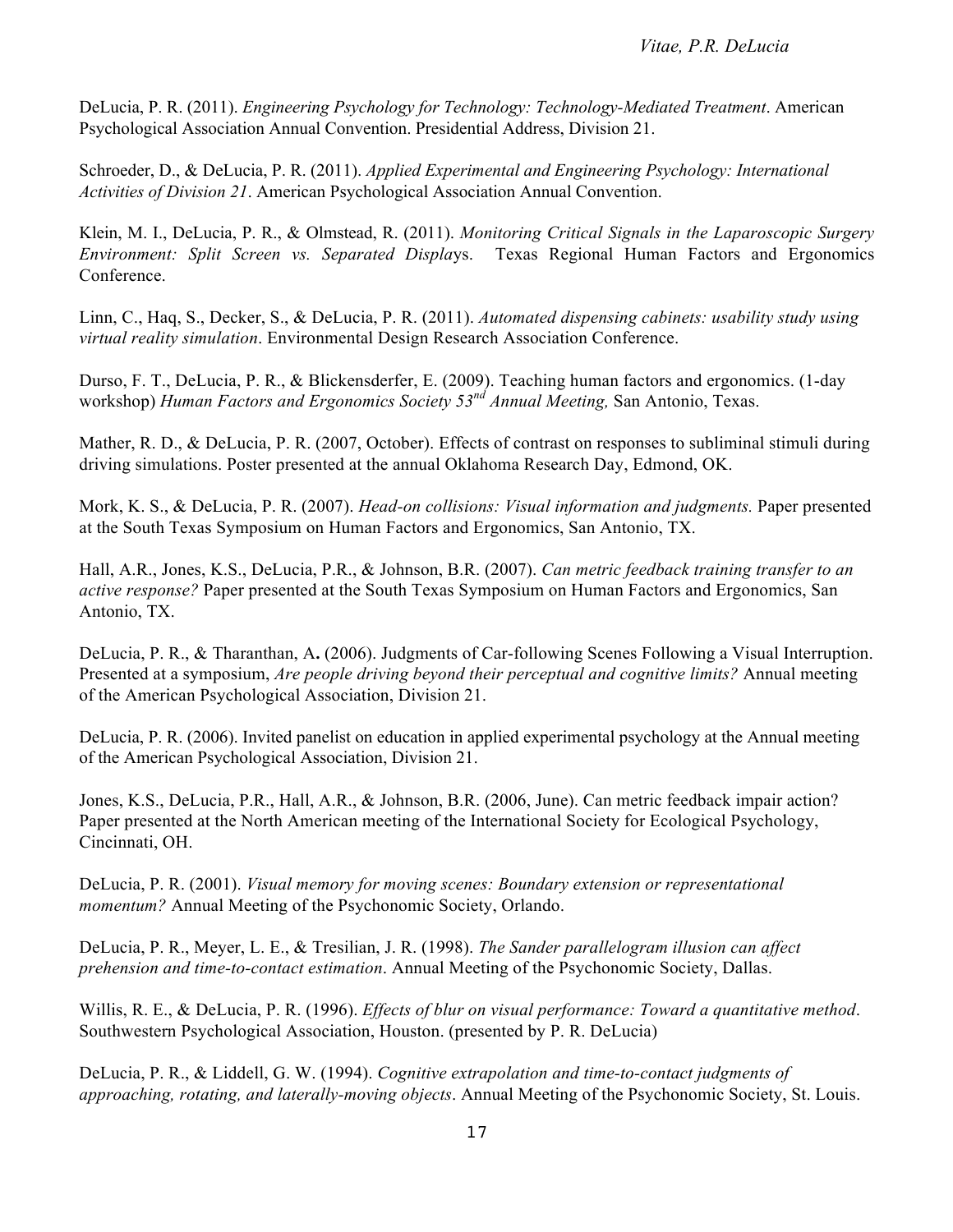DeLucia, P. R. (1989). *Although approaching in depth, large far objects may appear closer than small near objects*. Annual Meeting of the Eastern Psychological Association, Boston.

 DeLucia, P. R. (1989). *Even while approaching in depth, small near objects may appear farther than large far objects*. Annual Meeting of the Association for Vision in Research and Ophthalmology, Sarasota.

 Hochberg, J., & DeLucia, P. (1986). *The perception of real surfaces' real motions varies with perceived orientation of reversible objects drawn on them: Real and virtual space interact*. Annual Meeting of the Eastern Psychological Association, New York.

 DeLucia, P., & Hochberg, J. (1986). *Real-World geometrical illusions: Theoretical and practical implications*. Annual Meeting of the Eastern Psychological Association, New York.

 DeLucia, P., & Hochberg, J. (1985). *Illusions in the real world and in the mind's eye*. Annual Meeting of the Eastern Psychological Association, Boston.

## **Invited Presentations (28)**

## **National and International (16)**

 DeLucia, P. R. (2018). *What do HF faculty search committees look for?* (HFES webinar on education). November 7.

 DeLucia, P. R. (2018). *Keynote Address: Does the field of Human Factors/Ergonomics matter?* Houston HFES 2018 Symposium. Houston, Texas.

 DeLucia, P. R. (2016). *Factors that Influence Collision Perception and Implications for Transportation Safety*. University of Minnesota, Roadway Safety Institute Seminar Series. December 8.

 DeLucia, P. R. (2016). Giving Human Factors Away. Invited presentation for the Chief Scientist Seminar Series, Air Force Research Laboratory, Wright Patterson Air Force Base, Dayton, Ohio.

 DeLucia, P. R. (2016). Collision perception: When theory meets application. Invited presentation at the Southern Ohio Chapter of the Human Factors and Ergonomics Society, Dayton, Ohio.

 DeLucia, P. R. (2015). *Factors that influence collision perception: Theory and application*. Invited presentation as recipient of the Franklin V. Taylor Award. American Psychological Association, Toronto.

 Chaparro, B., DeLucia, P. R., & Vu, K-P. (2014). *HFES Accreditation Requirements, Guidelines, and Process*. (HFES webinar on accreditation).

 DeLucia P. R. (2014). *Effects of Size on Collision Perception: Theoretical and Practical Implications*. Georgia Institute of Technology, School of Psychology, Engineering Psychology Program, February 25.

 DeLucia, P. R. (2012). *Perceptual and Cognitive Factors in Minimally-Invasive Surgery.* Psychology Department colloquium, Rice University, Houston, TX. April 20.

DeLucia, P. R. (2009). Factors that influence TTC judgments and actions: Data and conceptual framework.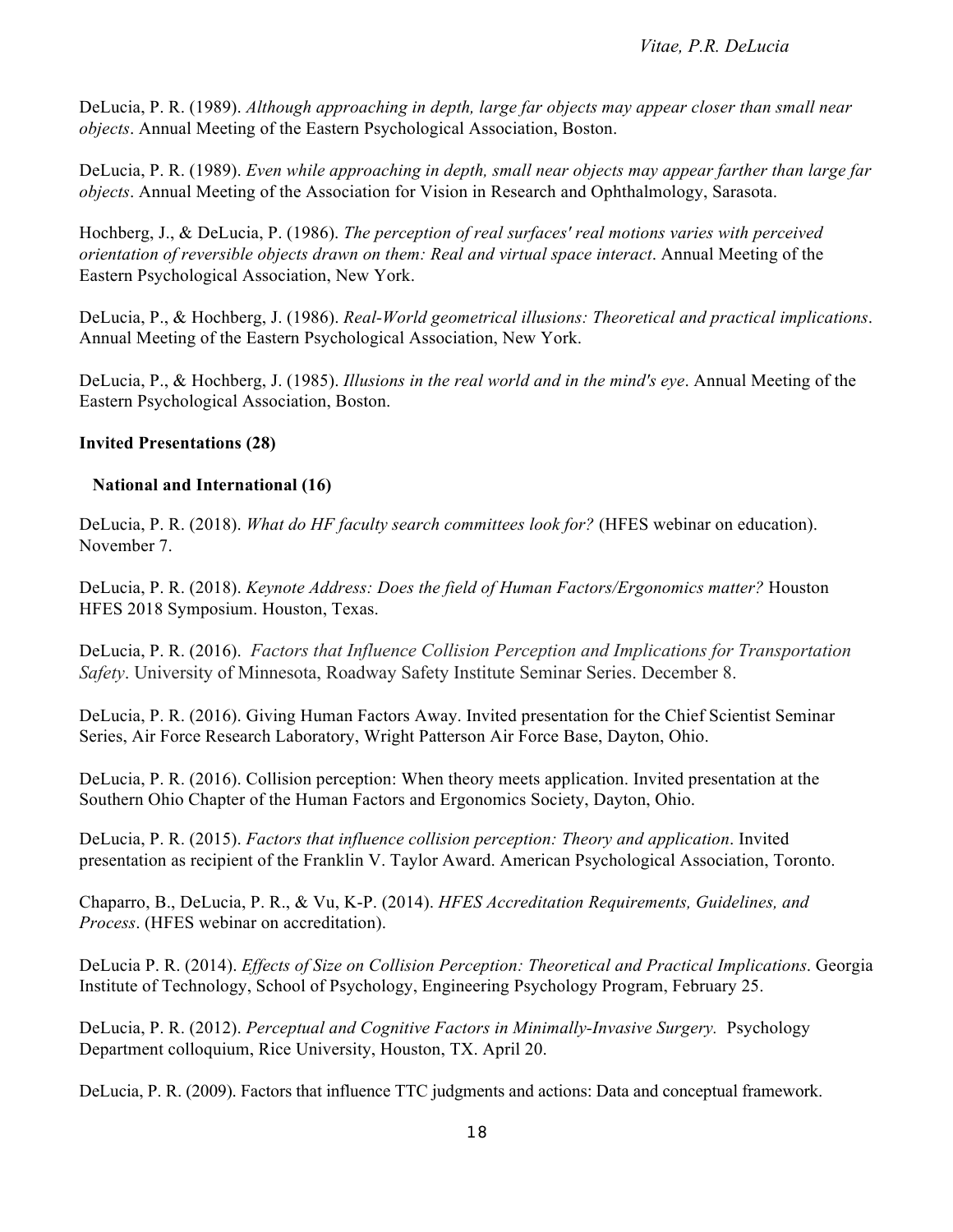#### *Vitae, P.R. DeLucia*

Workshop on TTC Judgments and Eye Movements. Johannes Gutenberg-Universität Mainz, Germany.

 DeLucia, P. R. (1997). *Effects of pictorial depth information on judgments of time-to-contact*. International Conference on Perception and Action, Toronto, Canada, July.

 DeLucia, P. R. (1991). *Small near objects can appear farther than large far objects during object motion and self motion: Judgments of object-self and object-object collisions*. International Conference on Event Perception and Action, Amsterdam, The Netherlands.

 DeLucia, P. R. (1991) *Pictorial and motion-based information for depth perception: Design Applications*. Federal Aviation Administration: Civil Aeromedical Institute, Oklahoma City.

 DeLucia, P. R. (1991) *Pictorial and motion-based information for depth perception: Theory and Applications*. Wright State University, Dayton, Ohio.

 DeLucia, P. R. (1990). *Issues in studies of perceived collision, or arrival of moving objects*. Workshop on the Control of Self-Motion: Methodological Issues, Wright State University, Dayton, August.

 DeLucia, P. R. (1990). *Pictorial depth cues and motion-produced information for depth perception*. Visual Training Effectiveness Work Group of the United States Air Force, Williams Air Force Base, Phoenix, March.

## **Local (12)**

 DeLucia, P. R. (2018). *Human Factors/Ergonomics in Health & Safety: Cognitive and Affective Factors*. Rice University Department of Psychological Sciences. Cognitive & Affective Neuroscience Area.

 DeLucia, P. R. (2018). *Human Factors/Ergonomics in Health & Safety: Theory and Applications.* Rice University Department of Psychological Sciences, HCI/HF Area.

 DeLucia, P. R. (2018). *The intrusion of cognition in collision perception*. Rice University Department of Psychological Sciences Cognitive & Affective Neuroscience Area..

 DeLucia, P. R. (2018). *Human Factors/Ergonomics in health care*. Houston Methodist Center for Outcomes Research. Houston, Texas. September, 12.

 DeLucia, P. R. (2016). *Perspectives on impact factor, h-index, and replications*. Texas STEM Librarian's Conference 2016. Panel. July 22, Texas Tech University.

DeLucia, P. R. (2014). *Introduction to Human Factors/Ergonomics*. Presented to the Clark Scholars at Texas Tech University (Honors College).

 DeLucia, P. R. (2013). *Effects of Size on Collision Perception: Theoretical and Practical Implications*. Texas Tech University Department of Mechanical Engineering.

 DeLucia, P.R. (2008). *Human Factors and Ergonomics in HealthCare.* Texas Tech University Rawls College of Business. Guest Lecture.

DeLucia, P.R. (2007). *Human Factors and Ergonomics: Relevance to HealthCare Organizations*. Texas Tech University Rawls College of Business. Guest Lecture.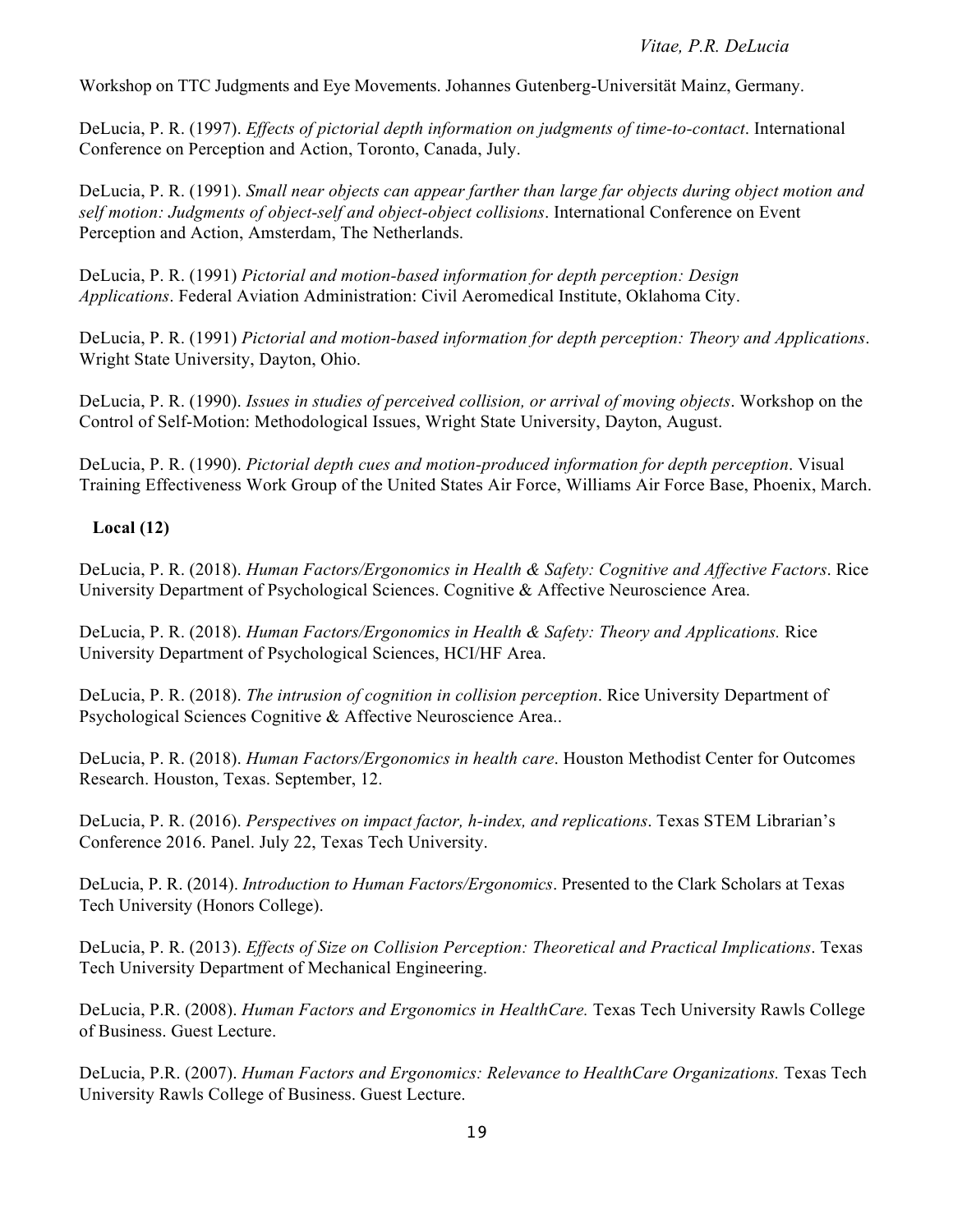DeLucia, P. R. (2001). *Judgments about collisions in texture-mapped simulations of self motion: Do display enhancements affect performance?* Texas Tech Student Chapter of the Human Factors & Ergonomics Society, February.

 DeLucia, P. R. (1992). *Human factors for the future: Integrating basic and applied research*. Texas Tech Student Chapter of the Human Factors Society. February.

 DeLucia, P. R. (1993). *Visual illusions: Can you believe your eyes? How research in visual perception improves airplane safety.* Presented at *Formula For Your Future*. This is a workshop for girl scouts to expand their horizons in science and math. Texas Tech University, March.

# **EXTRAMURAL FUNDING (directs and indirects)**

 Klein, M. R., Greenlee, E. T., & DeLucia, P. R. (under review). *Cerebral blood flow velocity as an indicator of attentional load: A new approach to improve laparoscopic assessment.* R03: Agency for Health Care Research and Quality. Total Request: \$99,998. Role: Co-PI. 9/2/2022- 8/31/2024

 DeLucia, P. R. (PI), Baures, R., Kearney, J. K., Oberfeld, D., Taylor, A., & Wykoff, C. C. (2020-2023).  *Multisensory integration in collision judgments with central vision loss*. National Eye Institute/National Institutes of Health. Award: \$1,125,589. Period: 9/30/20-8/31/23.

 DeLucia, P. R. (2018-2022). *REU Site: Translational Research in Psychological Sciences: Human Factors at Rice University*. National Science Foundation. Role: PI. Award: \$264,077 (the portion of original \$348,936 transferred from Texas Tech University). 7/1/18-8/31/22. (Senior personnel/mentors: Beier, Byrne, Fagundes, Denny, D. King, E. King, Kortum, Leal, Martin, Oswald)

 DeLucia, P. R., & Yang, J. (2016-2018). *REU Site: Translational Research in Psychological Sciences; Human Factors at Texas Tech University*. National Science Foundation. Award: \$84, 859. Role: PI. 9/1/16-8/31/18. (Senior personnel/mentors: Davis, Hohman, Jones, Klein, Serra, Talley). (Total of original award: \$348,936).

 DeLucia, P. R. (2015-2016). *Human system integration as a function of interface modality*. General Electric Co. Total Award: \$37,369. Role: PI. 6/1/15-2/29/16.

 DeLucia, P. R. (2012-2013). *Eye movement behavior during confusion*. Honeywell International, Inc. Total Award: \$14,093. Role: PI. 6/1/12-10/15/13.

 Ciarkowski, S., DeLucia, P., Esquibel, K., Stevenson, J., Titler, M., & Zheng, K. (2010-2013). *Assessing the effect of a handheld decision-support device for reducing medication errors*. United States Army Medical Research Materiel Command (TATRC). Total multi-institutional award with directs and indirects: \$703,000. Role: Co-PI (PI at TTU). TTU portion: \$50,387. 9/20/10 - 10/19/2012. PI: Zheng. Project Director: Gage.

 DeLucia, P. R. (2001). *Visual memory for moving scenes and implications for transportation safety*. Texas Higher Education Coordinating Board, 1/1/02-8/31/04. Total Award: \$79,400. *Note*: 366 (12%) of 3100 applications were funded.

 DeLucia, P. R. (1998). *Perceptual judgments about collision and implications for transportation safety*. Texas Higher Education Coordinating Board, 1/1/98-12/31/99. Total Award: \$57,500. *Note*: 398 (14%) of 2900 applications were funded.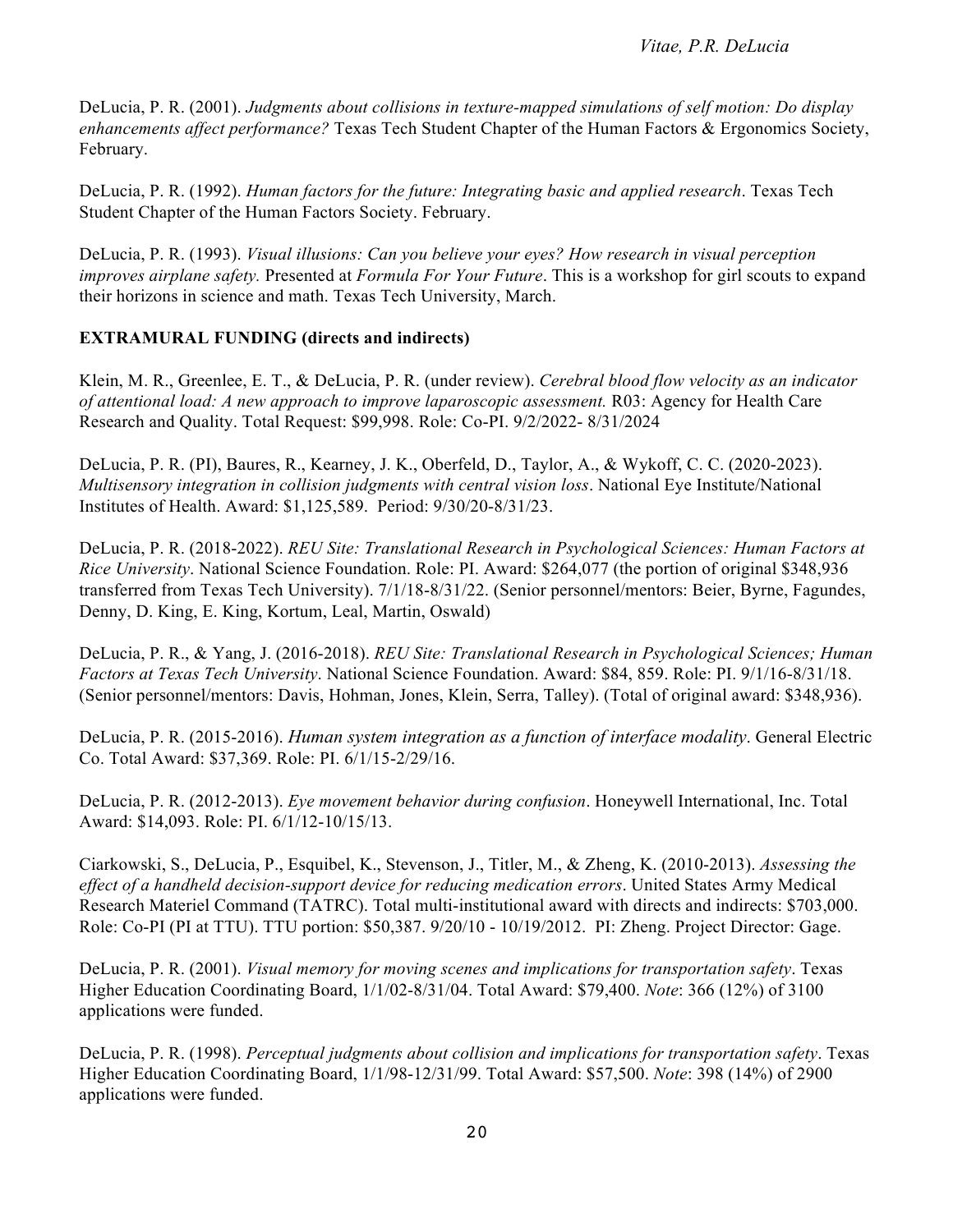DeLucia, P. R. (1998). *Information integration in judgments of temporal range.* NASA Ames Research Center, 3/1/98-6/30/2000. Total Award: \$75,000.

DeLucia (1988). National Science Foundation Dissertation Research Grant

DeLucia (1988). Sigma Xi, The Scientific Research Society: Grants-in-Aid

# **INTRAMURAL FUNDING**

DeLucia, P. R., Pickens, S., Oswald, F., Kortum, P., Leal, S., Hekel, B., Petersen, C. (2020-2021). *Aging in place with cognitive impairment: Toward user-centered assistive technologies*. Role: PI. Award: \$20,250. 4/29/20-12/31/21. Rice ENRICH and UTHealth Cizik School of Nursing.

Yang, J. and DeLucia, P.R. (2015). *Collaborative Research: Dynamic Human Motion Prediction under Uncertainty for Injury Prevention in Load-Handling Tasks*. OVPR Proposal Support Program. Total award from departments and OVPR: \$2500.

DeLucia, P. R. (2013). *Perception of time-to-collision during street-crossing*. Faculty Research and Scholarship Enhancement Award, Fall 2013: Scholar Incentive Award. Award: One course release.

 Yang, J. (PI) & DeLucia, P. R. (Co-I) (2012). *Collaborative Research: Reliability-Based Standing Posture Prediction for Mitigation of Nurse Low Back Injury under Uncertainty*. Texas Tech University Proposal Stimulus Program FY2014. Award: \$8500.

 Larsen, J. T., Cukrowicz, K. C., DeLucia, P. R., & Garos, S. (2008). *Capturing Attention: Service support for*  Support Grant. \$2,400. *the Psychology Department's ASL H6.1 eye tracking system*. Texas Tech University Research Instrumentation

 DeLucia, P. R. (1998)*. Information integration in judgments of time-to-collision: Equipment to support a new grant from NASA-Ames Research Center*. Research Enhancement Fund, Texas Tech University. \$4,400.

 DeLucia, P. R. (1994). *Pictorial Perception, and Memory for Visually Perceived Events*. Research Enhancement Fund, Texas Tech University. \$5,000.

 DeLucia, P. R. (1993). *Information Processing Limits and Judgments about Collision*. Research Enhancement Fund, Texas Tech University. \$1,143.

 DeLucia, P. R. (1992). *The Effects of Spatial Resolution and Image Size on Perceptual Performance: Issues in the Design of Visual Displays*. Research Enhancement Fund, Texas Tech University. \$2,945.

 DeLucia, P. R. (1991). *Visual Information and Transportation Safety*. Research Enhancement Fund, Texas Tech University. \$3,000.

## **NEWS MEDIA (examples)**

 Blaney, B. (2019). Studying the safety of self-driving cars. Inside Texas Tech on KTTZ-TV & KTTZ-FM. <https://radio.kttz.org/post/studying-safety-self-driving-cars#stream/0>